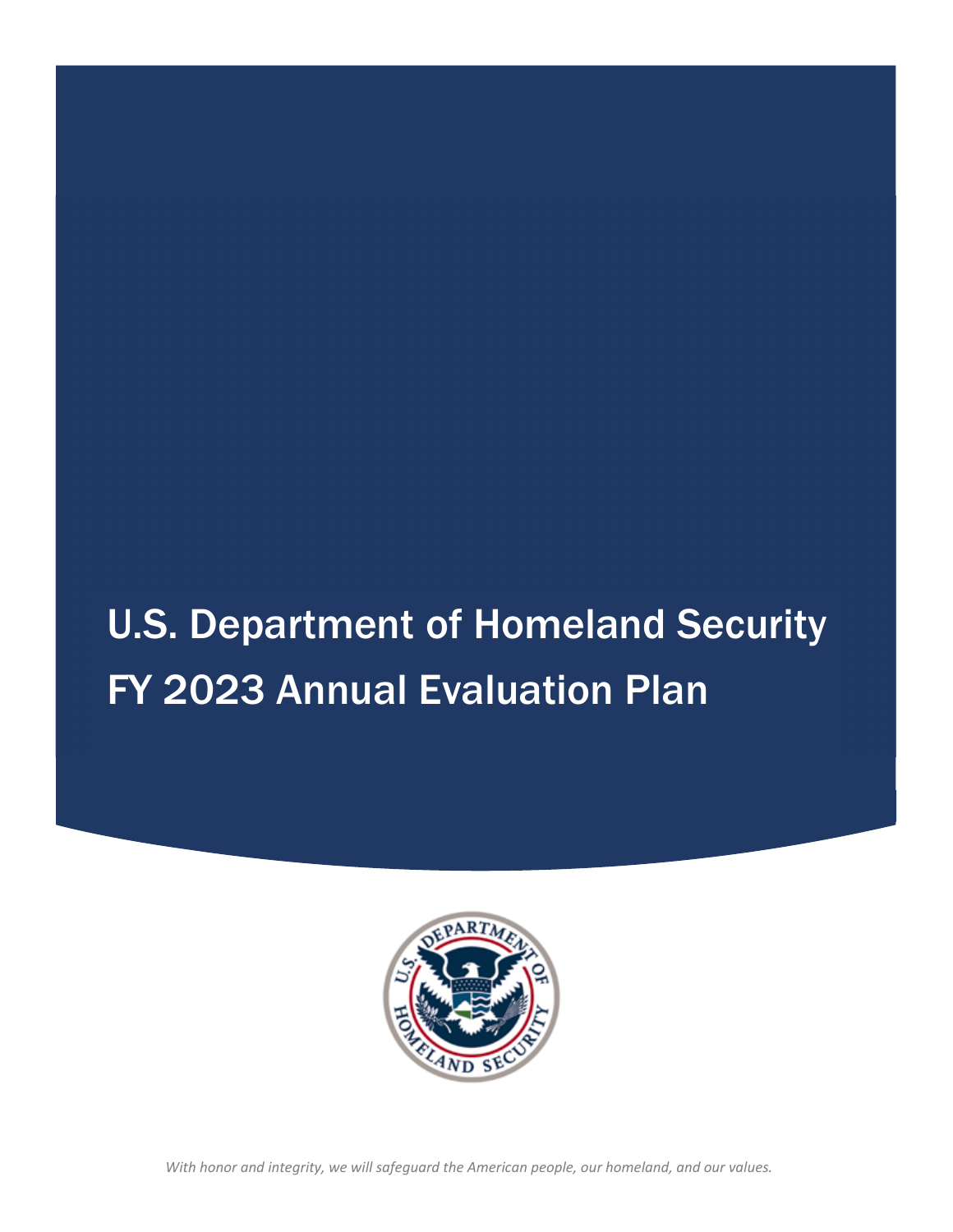## <span id="page-1-0"></span> **About this Report**

 The *Foundations for Evidence‐Based Policymaking Act of 2018* (Evidence Act) requires that the U.S. Department of Homeland Security (DHS) issue an Annual Evaluation Plan concurrent with the Department's annual performance plan describing "significant" evaluations and the related information collections and acquisitions planned for the subsequent fiscal year.

 The *DHS FY 2023 Annual Evaluation Plan* describes a subset ofthe Department's evaluation work for the next fiscal year. These evaluations, designated as significant, are shared with the American public and receive additional resources to ensure successful completion.

   As required, the *DHS FY 2023 Annual Evaluation Plan* is published at the DHS public website and at [Evaluation.gov](https://Evaluation.gov) with the Department's other Evidence Act plans and reports.

  DHS invites feedback on the *DHS FY 2023 Annual Evaluation Plan* and continued collaboration from relevant communities on potential priority questions, data, methods, and analytic approaches that could guide these and future DHS evidence building activities. Public feedback and input may be submitted to: [dhslearningagenda@hq.dhs.gov](mailto:dhslearningagenda@hq.dhs.gov).

## **Contact Information**

For more information, contact:

 Michael Stough, Evaluation Officer Department of Homeland Security Office of the Chief Financial Officer Program Analysis and Evaluation Division 245 Murray Lane SW Mailstop 200 Washington, DC 20528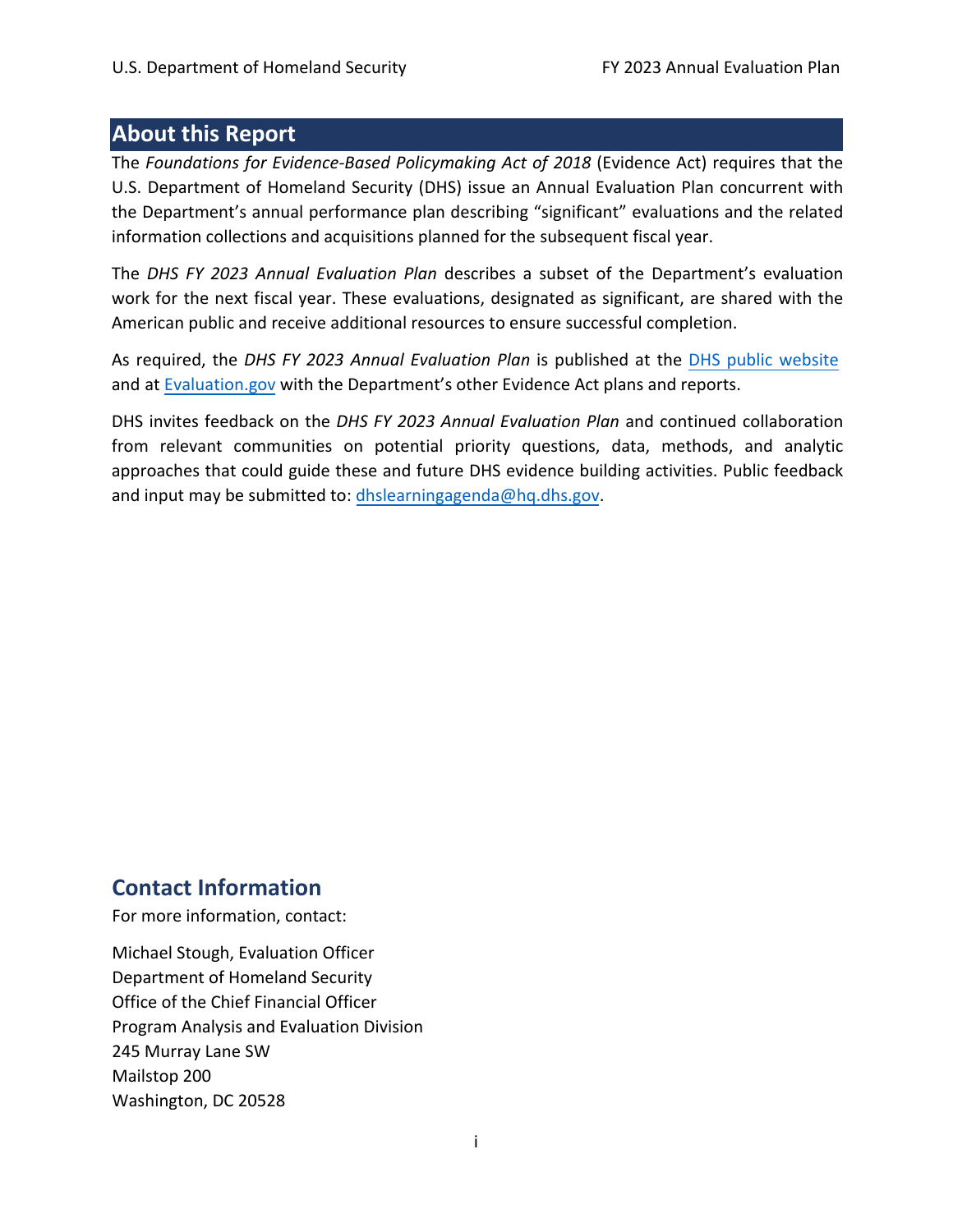## **Contents**

| CISA Stakeholder Engagement Division Critical Infrastructure Partnership Advisory Council |
|-------------------------------------------------------------------------------------------|
|                                                                                           |
|                                                                                           |
|                                                                                           |
|                                                                                           |
|                                                                                           |
|                                                                                           |
|                                                                                           |
|                                                                                           |
|                                                                                           |
| All-Hazards Communications Unit Position-Specific Training and Stakeholder Communication  |
|                                                                                           |
|                                                                                           |
|                                                                                           |
|                                                                                           |
|                                                                                           |
|                                                                                           |
|                                                                                           |
|                                                                                           |
|                                                                                           |
| DHS Targeted Violence and Terrorism Prevention Grant Program Evaluation  9                |
|                                                                                           |
|                                                                                           |
|                                                                                           |
|                                                                                           |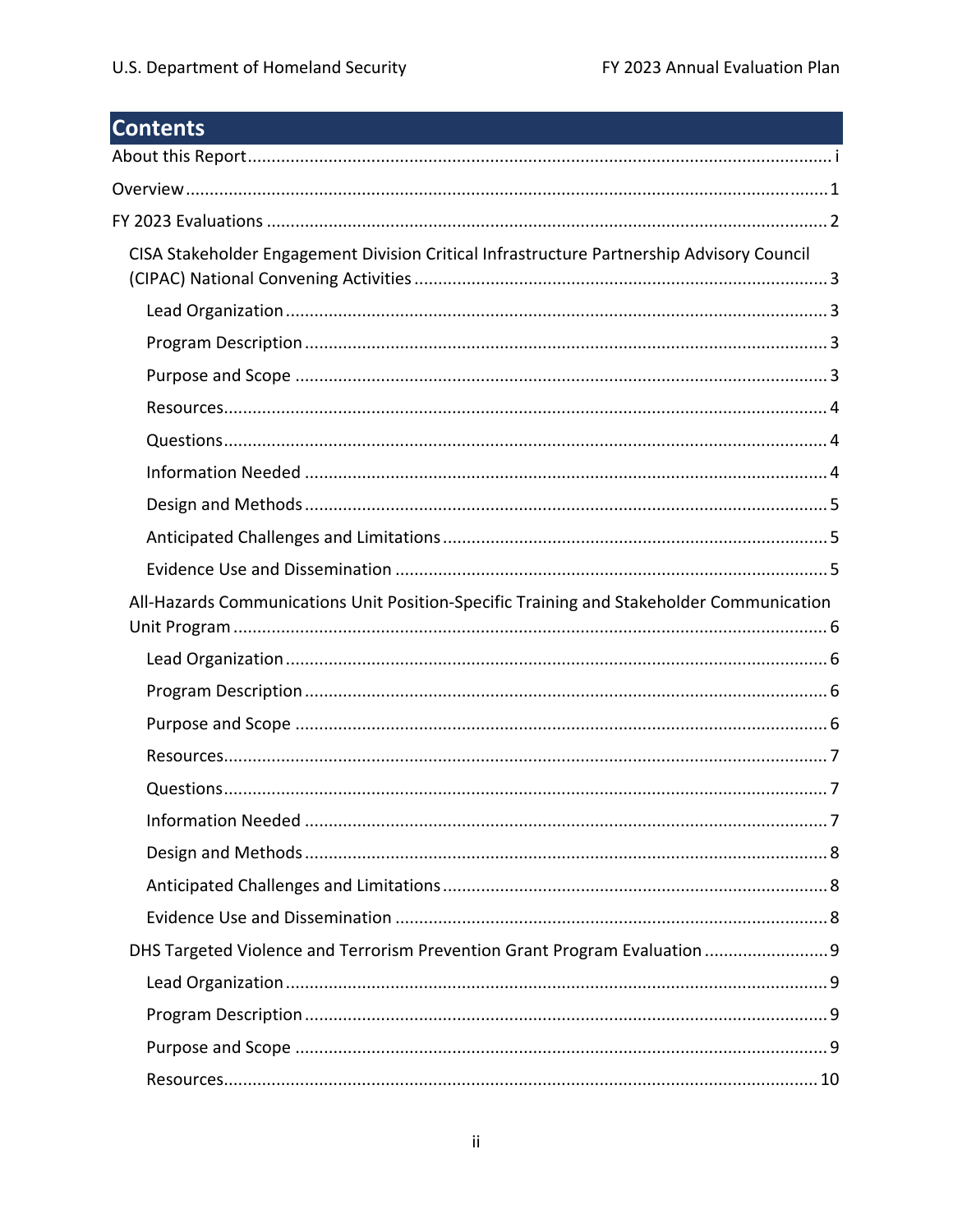| Implementation of DHS Directive 026-06, Rev 02, Test and Evaluation, 01 October 202012 |
|----------------------------------------------------------------------------------------|
|                                                                                        |
|                                                                                        |
|                                                                                        |
|                                                                                        |
|                                                                                        |
|                                                                                        |
|                                                                                        |
|                                                                                        |
|                                                                                        |
|                                                                                        |
|                                                                                        |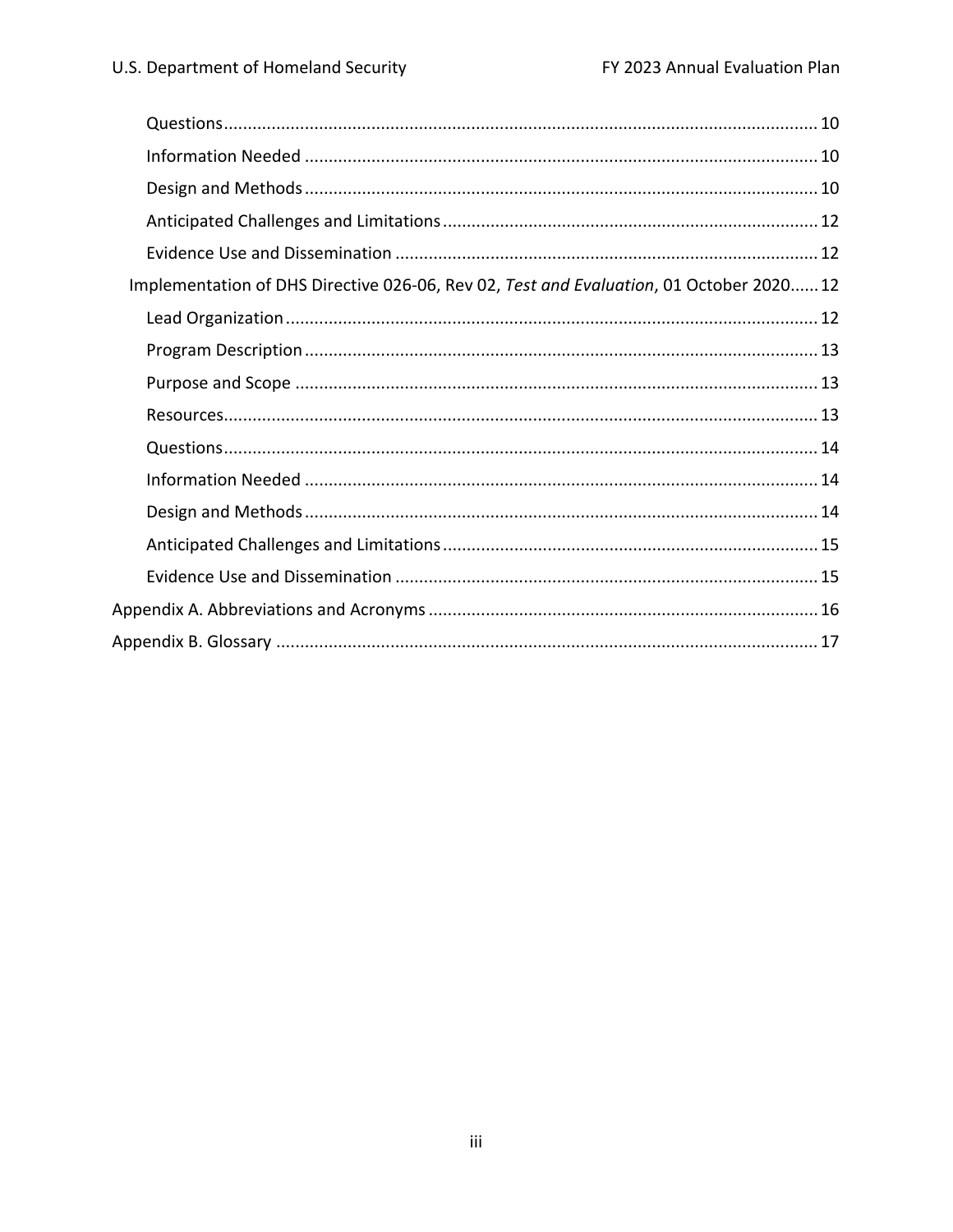### **Overview**

 The U.S. Department of Homeland Security (DHS) has a diverse and complex mission to prevent attacks and mitigate threats against the United States and our allies, respond to national emergencies of all kinds, and advance American prosperity and economic security. Since DHS was established from its predecessor agencies in 2003, the Department has continued to expand and mature capabilities to build and use evidence in shaping strategy and operations. DHS generates and uses rigorous evidence from evaluations to inform decisions about programs, policies, regulations, and organizations, better enabling the Department to achieve the most effective U.S. homeland security outcomes and greater accountability to our primary stakeholders, the American people.

 The *DHS FY 2023 Annual Evaluation Plan* describes a subset of the Department's evaluation work for the next fiscal year. These evaluations, designated as significant, are shared with the American public and receive additional resources to ensure successful completion. New evaluations are identified annually through systematic consultation with DHS Components, developed with the assistance of and reviewed by internal program evaluators, and coordinated with external stakeholders, including OMB. Many evaluations are designed to address priority questions  identified in the *DHS FY 2022‐2026 Learning Agenda*. As such, they intend to empower Department decisionmakers to achieve their objectives while fostering organizational learning. DHS evaluations are consistent with relevant legal authorities and privacy, civil rights, and civil liberties protections.

 Exhibit 1 lists and describes the criteria DHS considers when making the significant evaluation designation. Evaluations included on in the Annual Evaluation Plan meet one or more of the listed criteria.

| Criteria                                              | <b>Description</b>                                                                                                                                                                              |
|-------------------------------------------------------|-------------------------------------------------------------------------------------------------------------------------------------------------------------------------------------------------|
| Supports the DHS learning agenda                      | The evaluation is identified as a strategic priority to support decision<br>making in the Department learning agenda                                                                            |
| Aligns with leadership priorities                     | The evaluation addresses leadership priorities at the Component,<br>DHS, or Administration levels                                                                                               |
| Responds to a mandate                                 | The evaluation responds to requirements or recommendations of the<br>Administration, OMB, Congress, Government Accountability Office<br>(GAO), or the DHS Office of the Inspector General (OIG) |
| Has potential for agency-wide impact or<br>engagement | The scope of the evaluation activity or the resulting learning affects<br>multiple Components, the entire Department, federal agencies, or<br>other external partners                           |
| Has potential for high financial impact               | The subject of the evaluation, or evaluand, requires substantial<br>Department funding and/or may pose higher financial risk                                                                    |
| Has potential for high stakeholder impact             | The subject of the evaluation, or evaluand, affects a large number of<br>entities, including the potential risk for differential or inequitable<br>impacts that should be assessed              |

#### **Exhibit 1. DHS Criteria for Significant Evaluations**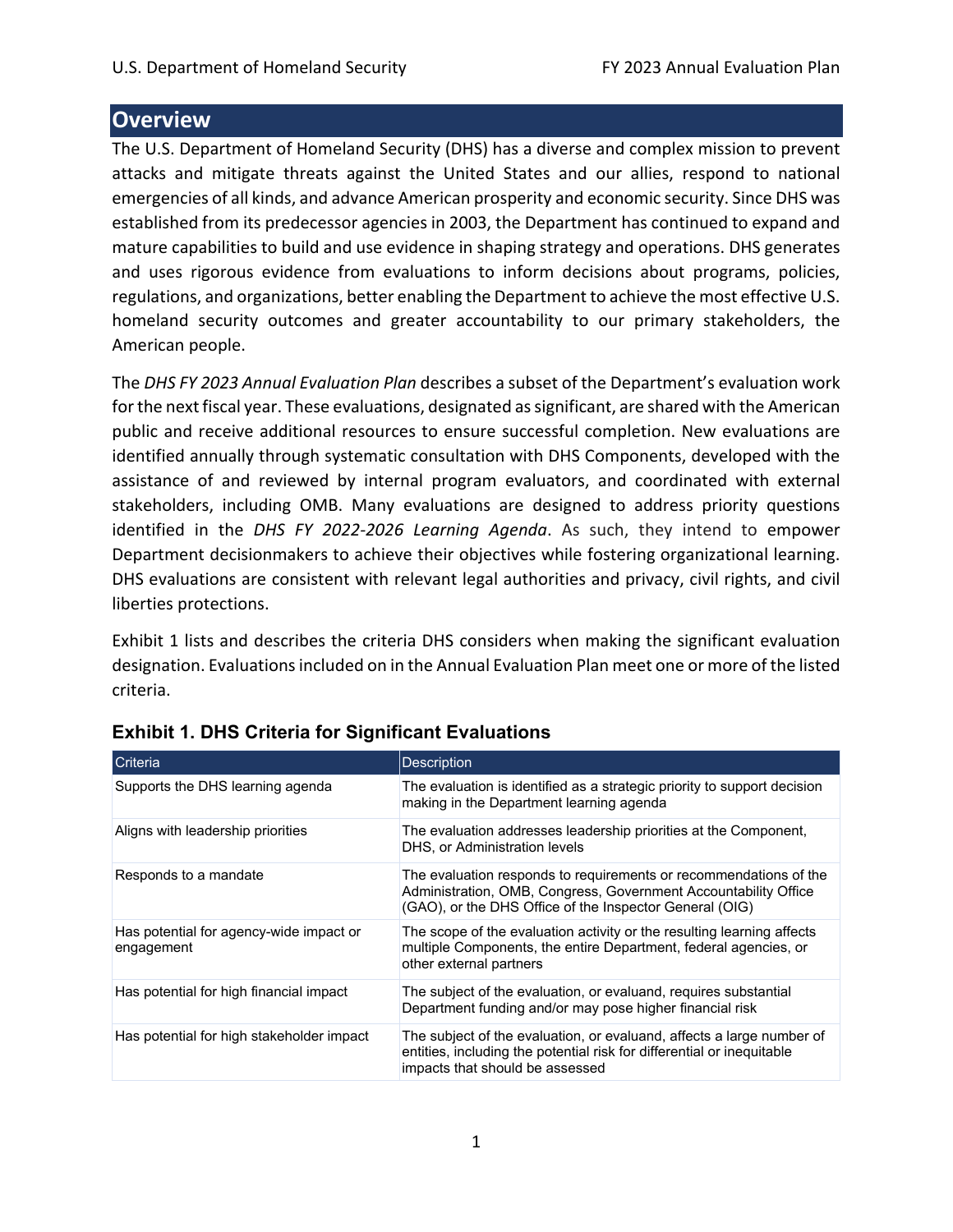## <span id="page-5-0"></span> **FY 2023 Evaluations**

  Department evaluations follow DHS Directive 069‐03, Rev 00, *Program, Policy, and Organizational Evaluations*<sup>1</sup> and may include a range of evaluation types to best answer the questions proposed. To ensure credibility and quality of evidence for learning and decision making, DHS evaluations follow the principles of relevance and utility, rigor, independence and objectivity, ethics, and transparency. These principles align with published Federal evaluation standards.<sup>2</sup>

 This *DHS FY 2023 Annual Evaluation Plan* includes evaluations of the following activities and operations:

- 1. CISA Stakeholder Engagement Division Critical Infrastructure Partnership Advisory Council (CIPAC) National Convening Activities
- 2. All-Hazards Communications Unit Position-Specific Training and Stakeholder Communication Unit Program
- 3. DHS Targeted Violence and Terrorism Prevention Grant Program
- 4. Implementation of DHS Directive 026‐06, Rev 02, *Test and Evaluation*, 01 October 2020.

 <sup>1</sup> DHS Directive 069-03, Rev. 00 *[Program, Policy, and Organizational Evaluations](https://www.dhs.gov/publication/knowledge-creation-and-management)* (DHS, 2021)

<sup>&</sup>lt;sup>2</sup> Phase 4 Implementation of the Foundations for Evidence-Based Policymaking Act of 2018: Program Evaluation Standards and Practices, M-20-12 (OMB, 2020)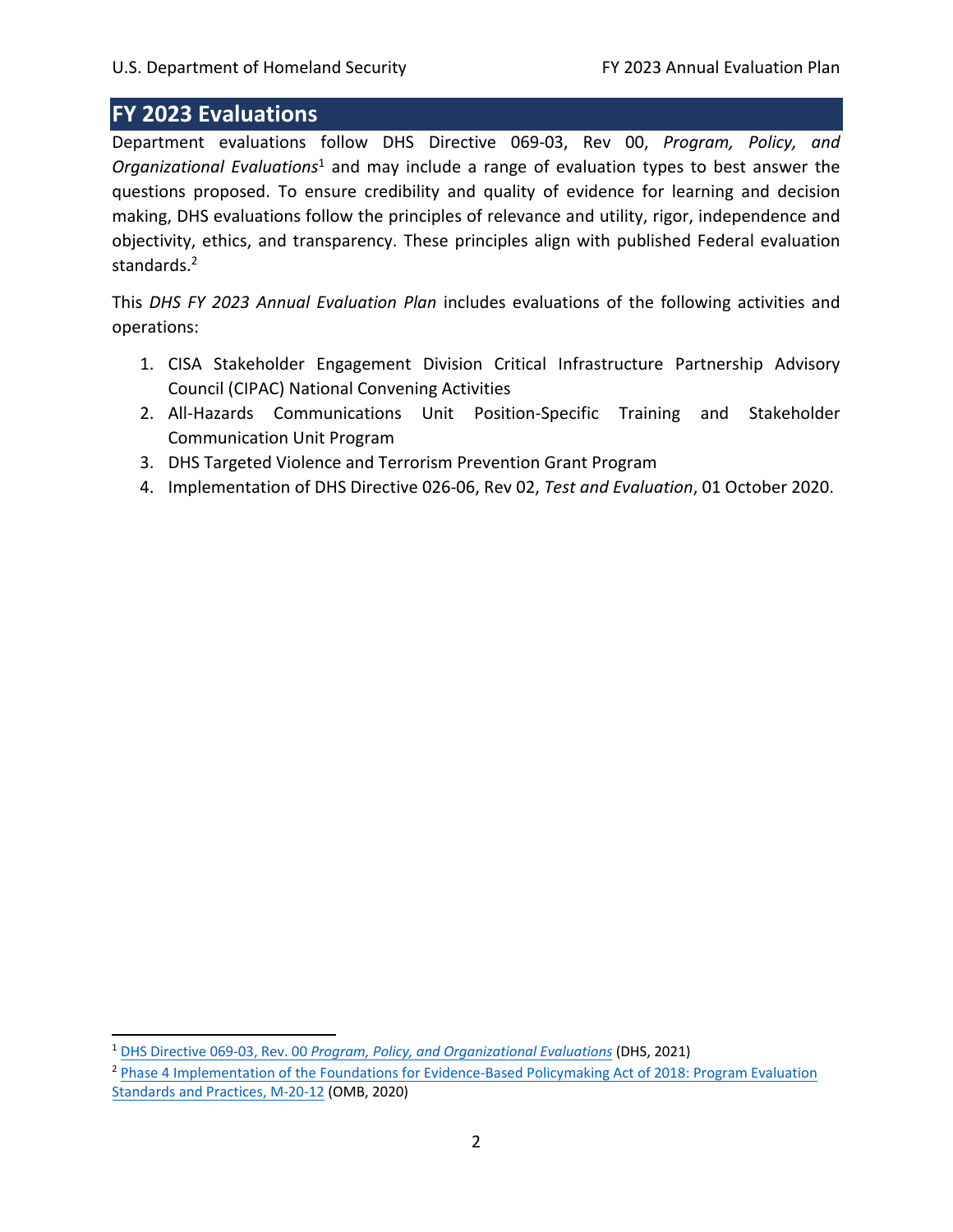## <span id="page-6-0"></span> **CISA Stakeholder Engagement Division Critical Infrastructure Partnership Advisory Council (CIPAC) National Convening Activities**

#### **Lead Organization**

Cybersecurity and Infrastructure Security Agency (CISA) Program Analysis and Evaluation (PA&E)

#### **Program Description**

 Trusted, sustained, and effective partnerships between government and the private sector are the foundation of our collective effort to protect the Nation's critical infrastructure. CISA's Stakeholder Engagement Division (SED) applies a range of legislative and policy‐mandated convening authorities and relationship management capabilities to expand, mature, and sustain partnerships with federal, state, local, tribal, territorial, private sector, and international stakeholders to enhance threat and vulnerability information sharing and collaboration to address risks to the Nation's infrastructure.

 SED executes CISA's mandated functions asthe Executive Secretariat for the President's National Security Telecommunications Advisory Committee, the National Infrastructure Advisory Council, the Cybersecurity Advisory Committee, the Cyber Safety Review Board, and the Critical Infrastructure Partnership Advisory Council (CIPAC) and associated committees described in the National Infrastructure Protection Plan. These forums are the formal structures through which CISA, the broader Federal interagency community, and the President receive guidance, advice, and recommendations to advance national cybersecurity, infrastructure security, and emergency communications goals, and to address systemic risks and issues impacting the national critical infrastructure ecosystem. Further, the CIPAC framework defines how government and private sector entities, organized as coordinating councils, can jointly engage in a broad spectrum of activities to enhance critical infrastructure information sharing, security, and resilience efforts.

 SED leads efforts on behalf of the Agency to apply the convening authorities associated with the CIPAC framework to promote collaboration with sector partners. The division uses these convening authorities and associated forums to share threat, vulnerability, and risk information with sector partners, and to guide and influence sector partners to implement and use CISA products and services to manage and reduce risks to the Nation's critical infrastructure.

#### **Purpose and Scope**

 The evaluation will assess the extent to which CISA's CIPAC convening activities are effective in enabling the sharing of timely, accurate, and useful threat, vulnerability, and risk information between CISA and strategic stakeholder groups; the extent to which these convening authorities increase the access and use of CISA products and services among strategic stakeholder groups; and the extent to which stakeholders achieve measurable reductions in risk within their respective sectors as a result of the information, products, and/or services shared or accessed as a result of CISA's convening activities. CISA will assessthe overall perceived reduction in risk from CIPAC participation using retrospective post‐participation assessment and collection of activity‐ level data, beginning in FY 2022.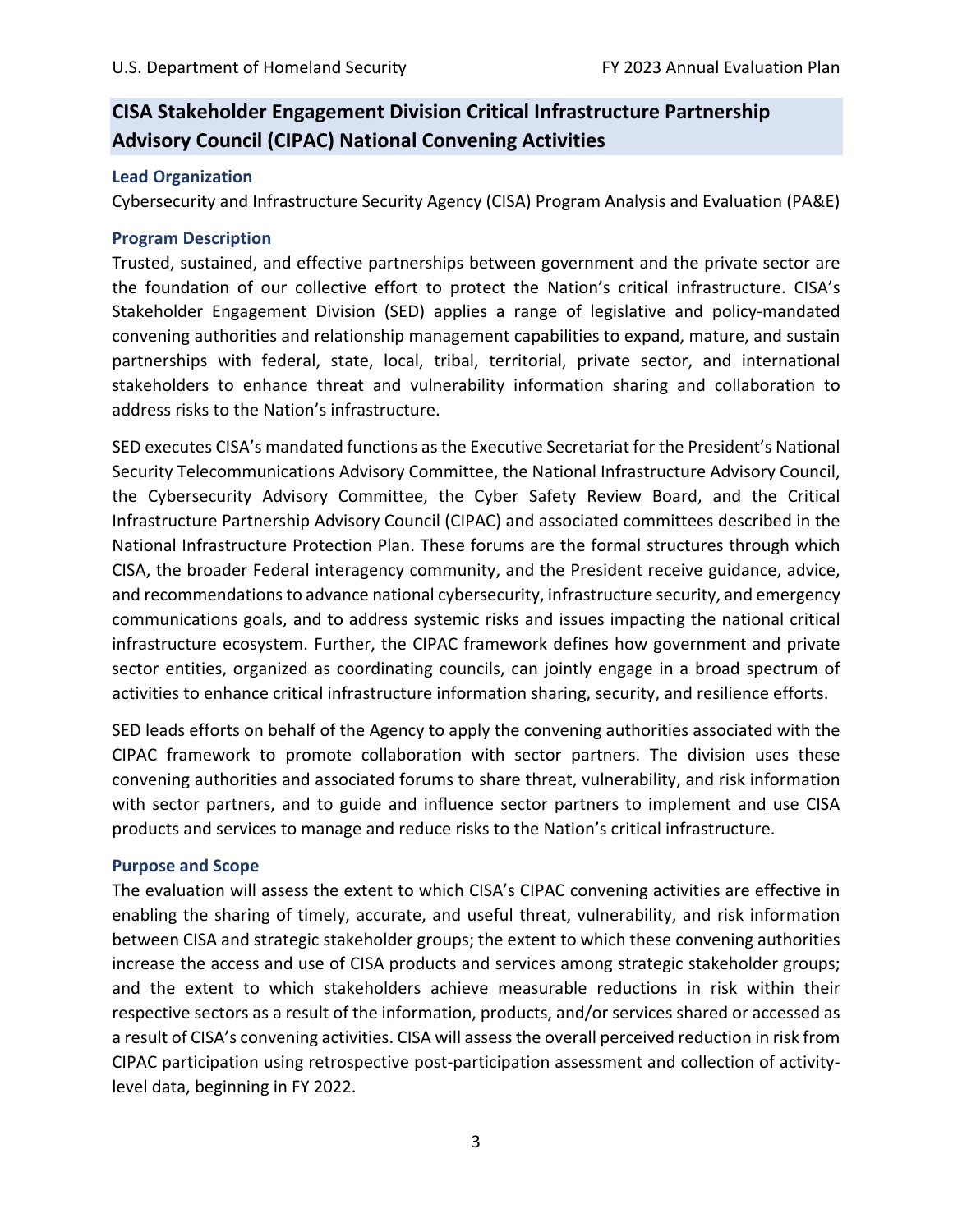#### <span id="page-7-0"></span>**Resources**

 The evaluation will be conducted externally through an existing contract mechanism, with execution expected to begin in FY 2023. CISA currently estimates a 12-month period of performance.

#### **Questions**

  This study addresses *DHS FY 2022‐2026 Learning Agenda* Question **G3‐Q2**. The evaluation will address the following key questions:

- 1. Do stakeholders participate in and perceive value and utility of national convening forums and activities as mechanisms of information exchange about security and risk resilience?
	- a. To what extent does CISA's SED offer unique opportunities to exchange information with sectors and across sectors within the agency?
	- b. To what extent do national convening activities increase awareness and use of CISA's products and services?
	- c. What actions have stakeholders and partner organizations taken to manage risks to critical infrastructure?
	- d. Which types of actions are widely undertaken by stakeholders?
	- e. Which stakeholders were likely to undertake these actions?
	- f. What benefits and unintended consequences have these actions had on reducing risk at organizational and national levels?
	- g. What barriersto actions have been identified by those who have not implemented any actions to manage risks?
- 2. What gaps and unmet needs, if any, exist?

#### **Information Needed**

 Existing data may include: Number of convening activities conducted and stakeholder participation in these activities.

New data to collect or acquire may include:

- Sector stakeholder satisfaction with the CIPAC convening activities as a forum for threat, vulnerability, and risk information sharing
- Stakeholder satisfaction with the utility of the administrative/operational data shared via the convening activity
- CISA staff and stakeholders' perspectives on the value and utility of national convening activities as mechanisms for relationship‐building and information exchange across sectors
- How information obtained from the convening activities has been used by stakeholders to improve protective efforts, reduce risk to assets and/or systems, or reduce the costs of existing protection and risk reduction efforts, or by CISA staff to adjust activities to meet identified stakeholder needs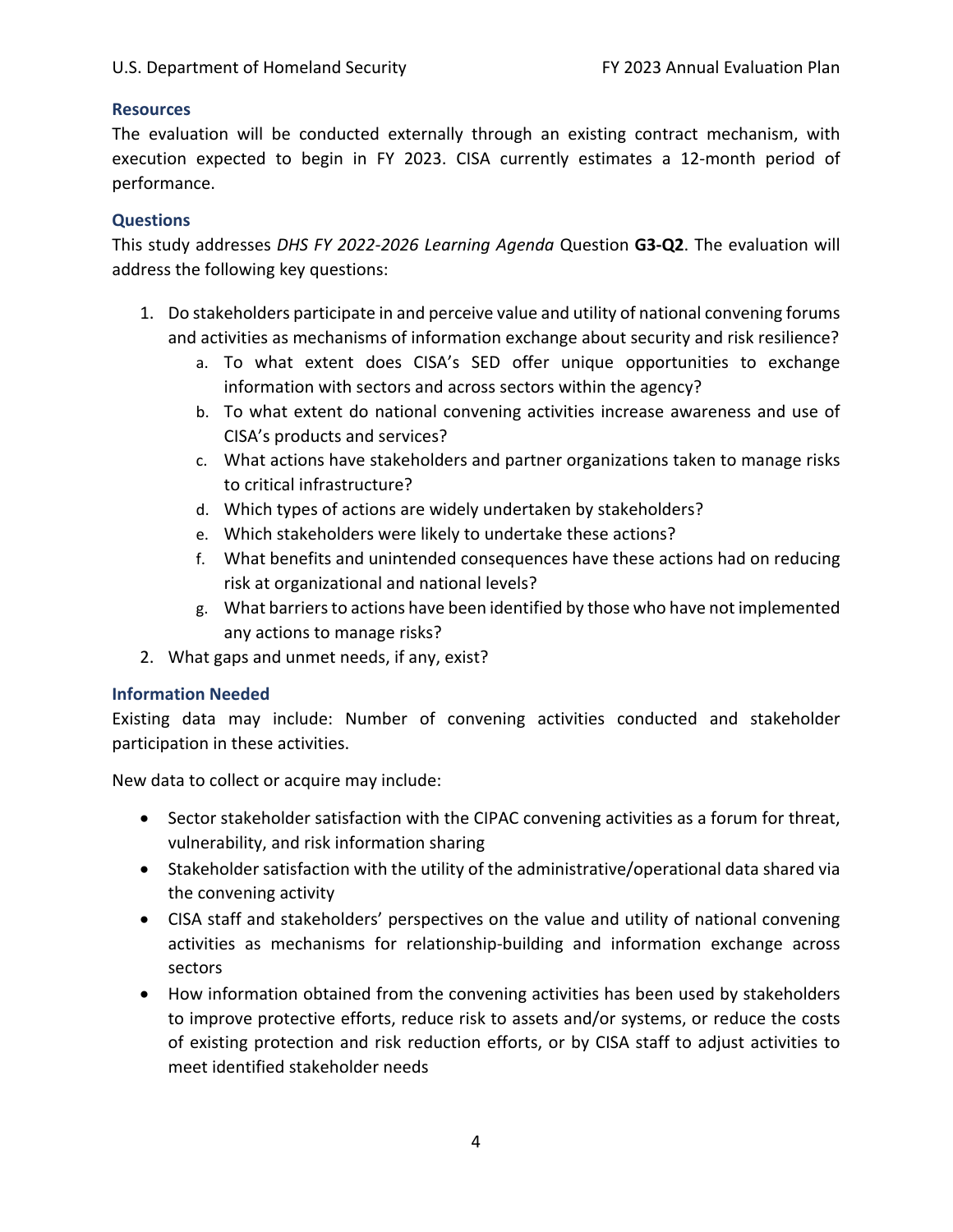- <span id="page-8-0"></span> How information obtained from the convening activities, CISA stakeholder responses, and CISA staff improves CISA programs, improves protective efforts, and/or mitigates critical infrastructure risk
- Unmet needs that could be addressed with improvement to the convenings or other CISA programs.

#### **Design and Methods**

 The planned study is an outcome evaluation, using a non‐experimental retrospective post‐ participation design, of CISA's CIPAC convening activities. The evaluation may include process evaluation questions but will primarily examine the extent to which participating sector stakeholders believe that the CIPAC convening activities (1) provide threat, vulnerability, and risk information that is timely, accurate, and useful in guiding investment decisions and actions within their sector, (2) provide useful information on relevant CISA threat, vulnerability, and/or risk reducing products and services for their sector, and (3) provide information that results in measurable reduction in risk in their sector.

 Primary data sources include CISA staff and stakeholders participating in CIPAC convening activities. Secondary data sources include SED administrative/operational data and artifacts from CIPAC convening activities. Methods of data collection may include quantitative surveys and qualitative interviews/focus groups, with federal government and sector stakeholders and CISA staff as the population of interest. Additional assessment will be conducted during the detailed design phase to determine any applicable sub‐group analysis or other sampling considerations necessary to ensure that the diversity of subject matter experts within CIPAC's membership is adequately represented.

 Descriptive statistical analysis will be used for quantitative survey data and program administrative data. Qualitative analysis, including subgroup analysis and theme identification, will be used for qualitative data collected through surveys, interviews, and focus groups.

#### **Anticipated Challenges and Limitations**

 Challenges include recruiting and scheduling interview participants, survey response rates, and insufficient or variable resources for evidence building.

#### **Evidence Use and Dissemination**

 Understanding the extent to which CIPAC convening activities offer meaningful information exchange and contribute to enhanced trust between CISA and its stakeholders will allow CISA to improve both the execution of CIPAC convening activities and the adoption, use, and impact of CISA products and services. Specifically, the evaluation will be used to identify areas for improvement in the planning and execution of convening activities, in how CISA collaborates and interacts with stakeholders through these convening activities, how CISA shares information through the activities, and how CISA uses the outcomes of the convening activities to prioritize the delivery of products and services that best support information exchange within and across sectors. Evidence building may engage, or be used by, CISA SED and CISA operational divisions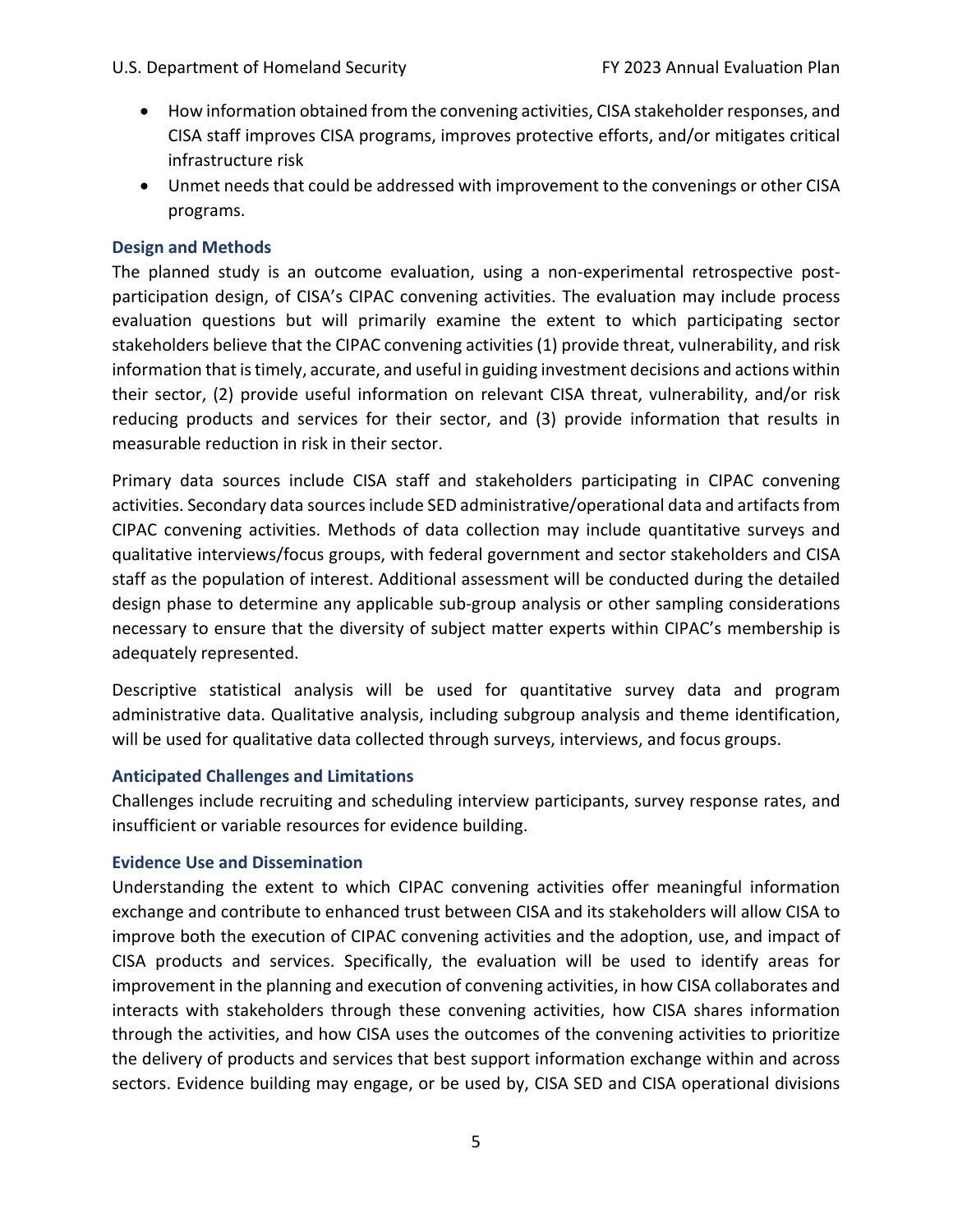<span id="page-9-0"></span> (Cybersecurity, Infrastructure Security, Emergency Communications, Integrated Operations, National Risk Management Center).

## **All‐Hazards Communications Unit Position‐Specific Training and Stakeholder Communication Unit Program**

#### **Lead Organization**

Cybersecurity and Infrastructure Security Agency (CISA) Program Analysis and Evaluation (PA&E)

#### **Program Description**

 CISA's Emergency Communications Division (ECD) leads the effort, on behalf of Department, to assure vital information exchange, situational awareness, and resource prioritization among emergency managers, first responders, and across public and private sectors is both reliable and resilient during catastrophic incidents and events. DHS provides targeted training, technical assistance, and strategic advice and guidance to prepare and support a diverse cadre to fill a variety of critical emergency communications response roles in federal and State, local, Tribal, and territorial (SLTT) partner organizations. The intended result is a qualified cadre of COMU<sup>3</sup>- credentialed responders that can enable continuity of communications during a catastrophic incident or event.

 DHS has conducted prior research and reporting, including the Nationwide Communications Baseline Assessment and the SAFECOM Nationwide Survey. The Nationwide Communications Baseline Assessment seeks to improve understanding across all levels of government on the capabilities needed and in use by today's emergency response providers to establish and sustain communications operability, interoperability, and continuity). The SAFECOM Nationwide Survey is a nationwide data collection effort to obtain actionable and critical data that drives the nation's emergency communication policies, programs, and funding.

#### **Purpose and Scope**

 The evaluation will assess the extent to which the all‐hazards communications unit position‐ specific training and stakeholder communication unit program created, maintained, and deployed qualified people to fulfill roles in partnering organizations. This evaluation will look at already existing data from the past five years as well as collect new data from stakeholders who were involved between 2019‐2023.

 $3$  The term COMU is an umbrella term for the Communications Unit Program. Trained COMU personnel are qualified in one or more of eight position specific specialties: Telecommunications Emergency Response Team (TERT), Incident Commander (INCM), Incident Tactical Dispatcher (INTD), Communications Technician (COMT), Radio Operator (RADO), Communications Leader (COML), Information Technology Service Unit Leader (ISTL), and Auxiliary Communications (AuxCom).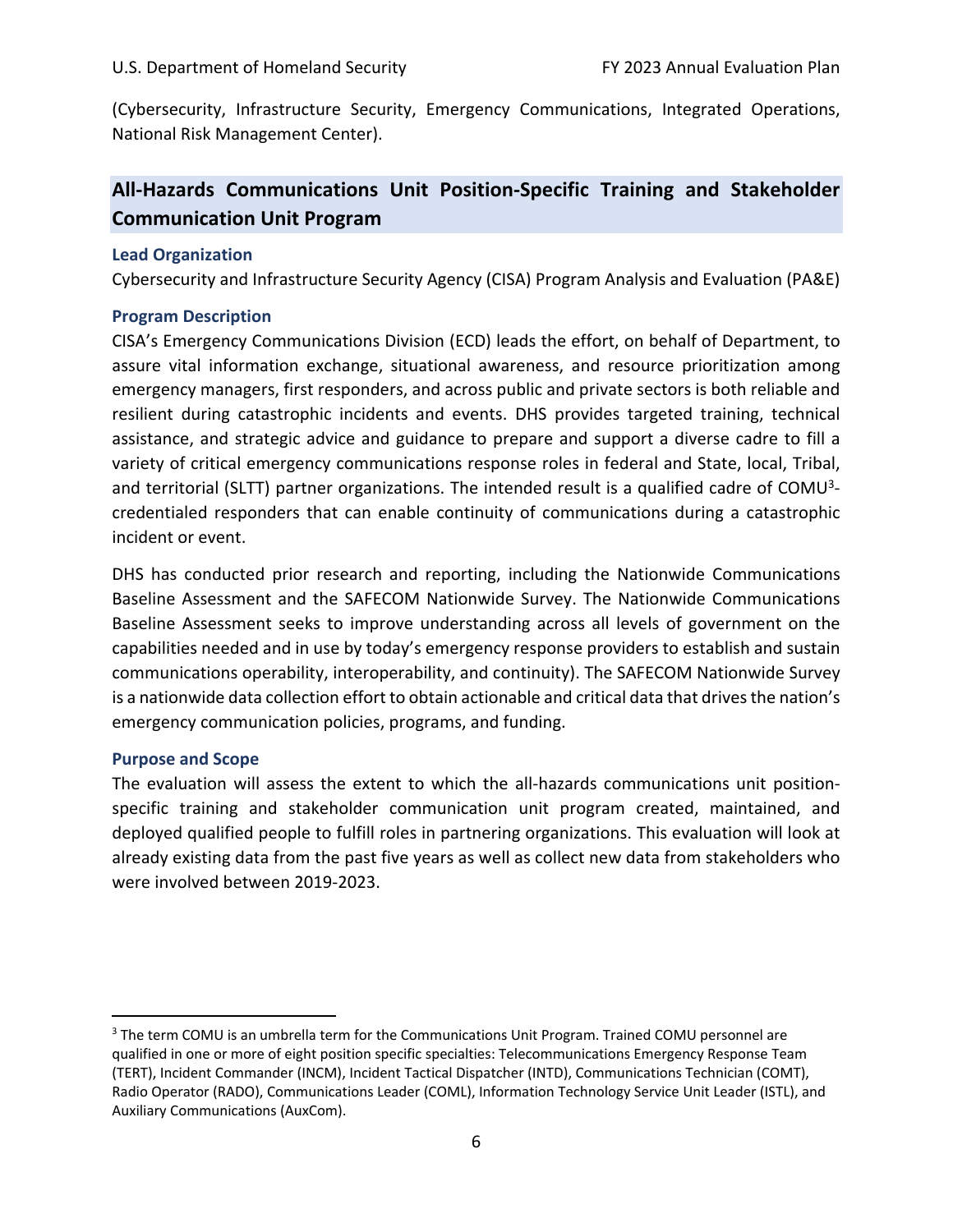#### <span id="page-10-0"></span>**Resources**

 The evaluation will be conducted externally through an existing contract mechanism, with execution expected to begin in FY 2023. CISA currently estimates a 12-month period of performance.

#### **Questions**

  This study addresses *DHS FY 2022‐2026 Learning Agenda* Question **G3‐Q3**. The evaluation will address the following key questions:

- 1. To what extent has the all-hazards communications unit position-specific training and stakeholder communication unit program activity contributed to enhanced interoperability through the creation, deployment, and suppor stakeholder communication unit program activity contributed to enhanced interoperability through the creation, deployment, and support for a qualified cadre to Unit (COMU) roles in federal, State, local, Tribal, and territorial (SLTT) partner organizations, compared to other factors?
- 2. To what extent is the all‐hazards COMU position‐specific training and stakeholder communication unit program activity associated with enhanced and integrated collaborative communications planning, compared to other factors?
- effective is the current COMU training plan, and its associated processes and 3. How effective is the current COMU training plan, and its associated processes and<br>activities, in contributing to officially qualifying/credentialing those SLTT stakeholders who are interested in qualifying?
- 4. To what extent did training and program attendees apply delivered principles after<br>receiving training to enhance interoperability or integrated, collaborative training to enhance interoperability or communications planning?

#### **Information Needed**

The evaluation will require the following information for which data is available:

- Number and type of personnel receiving the COMU training and the number of COMU‐ credentialed responders from training course administrative/operational data
- Rate of states and territories accomplishing national interoperable emergency communications goals
- Percentage of states and territories reporting improvement in developing a formal COMU Process, including formal policies and procedures in place to qualify public safety<br>personnel forCOMU positions personnel for COMU positions
- Percentage of states and territories reporting an increase in public safety agencies having<br>access to trained COMU personnel to trained COMU personnel
- Number of jurisdictional conflicts

The evaluation will require the following information for which new data collection is necessary:

- Satisfaction and self-reported learning from trainees
- Self-reported changes in skills and post-participation application of knowledge and skills from trainees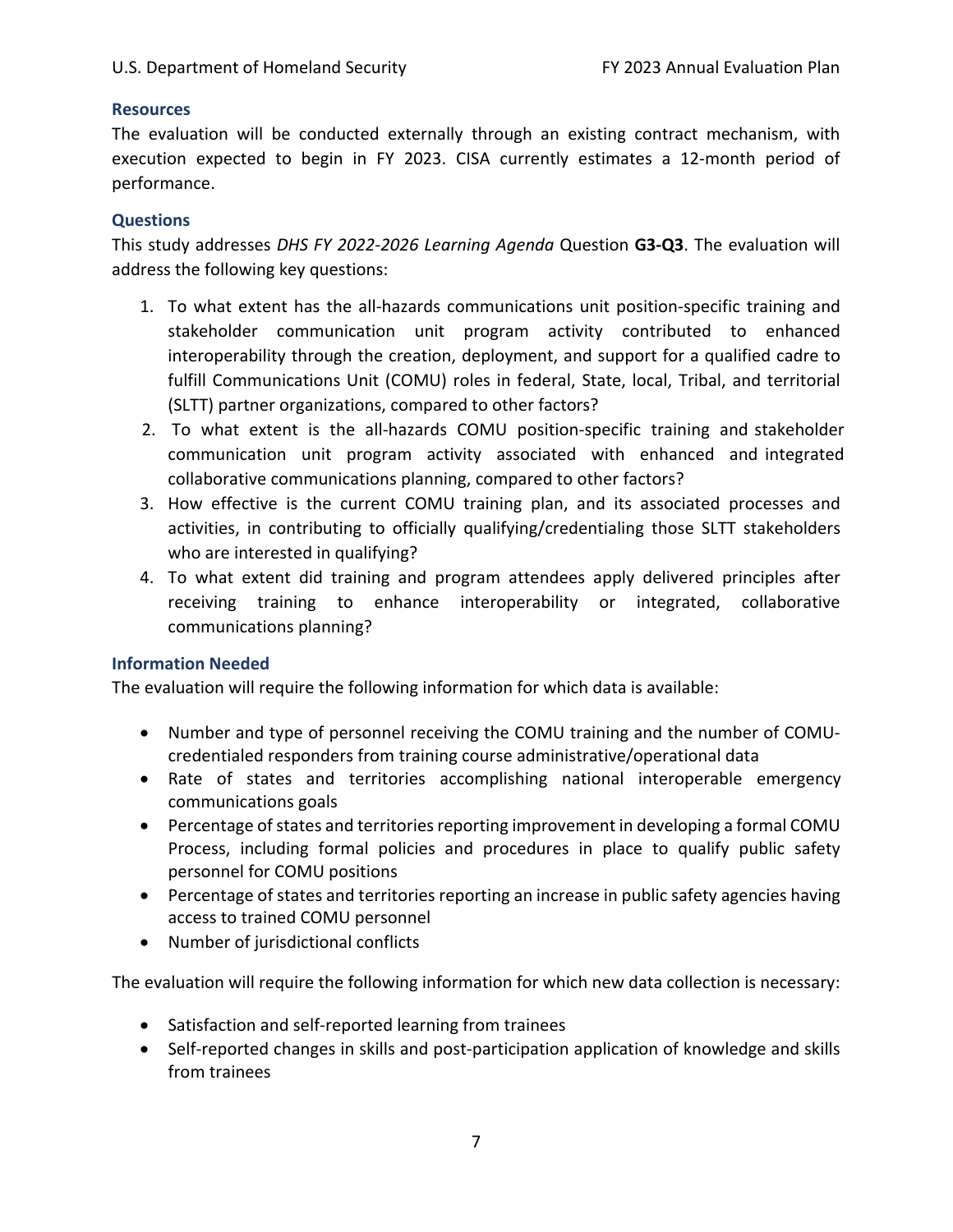<span id="page-11-0"></span> Incident communications position utilization, activities performed, and communications and IT management structure for incidents and planned events from administrative/operational data (Incident Communications Activity Reports) from state, local, tribal, and territorial responders planned events from

#### **Design and Methods**

 The planned study is an outcome evaluation with an embedded process evaluation study of COMU role‐specific training effectiveness and opportunities for improvement. The evaluation will use a non‐experimental retrospective post‐participation design.

 Primary data sources include trainees. Secondary data sources include training course administrative/operational data and jurisdictional Incident Communications Activity Reports. Methods of data collection may include quantitative and qualitative surveys and qualitative interviews/focus groups. An additional assessment will be conducted during the detailed design phase to determine any applicable sub‐group analysis or other sampling considerations necessary to ensure that the diversity of subject matter experts is adequately represented.

 Descriptive statistical analysis will be used for quantitative survey data and program administrative data. Qualitative analysis, including cross-site analysis of states with individualized credentialing procedures and theme identification, will be used for program administrative data and qualitative data collected through surveys, interviews, and focus groups. Cross‐site analysis of states with individualized credentialing procedures may be selected for deeper analysis based on specific regional and/or population criteria to ensure a representative sample.

#### **Anticipated Challenges and Limitations**

 Challenges include gaps in data access or quality, insufficient or variable resources for evidence building, low response rates due to survey fatigue of incident leaders, and pandemic, disaster, and other emergent interruptions.

#### **Evidence Use and Dissemination**

 The evaluation will be used by the CISA Emergency Communications Division, Interoperable Communications Technical Assistance Program to engage the Federal Emergency Management Agency (FEMA), federal and SLTT partners, and developers and providers of training and technical assistance to improve plans and build and sustain capabilities to maintain responder entity readiness. External stakeholders include SAFECOM and the National Council of Statewide Interoperability Coordinators (NCSWIC). SAFECOM is a stakeholder‐supported public safety communications program administered by CISA that works with federal government entities to improve emergency response providers' inter‐jurisdictional and interdisciplinary emergency communications interoperability across local, regional, tribal, state, territorial and international borders. NCSWIC is comprised of Statewide Interoperability Coordinators and their alternates from the 56 States and territories. NCSWIC works with public safety responders in their respective regions, state or territory to create governance structures that promote and enhance interoperable emergency communications.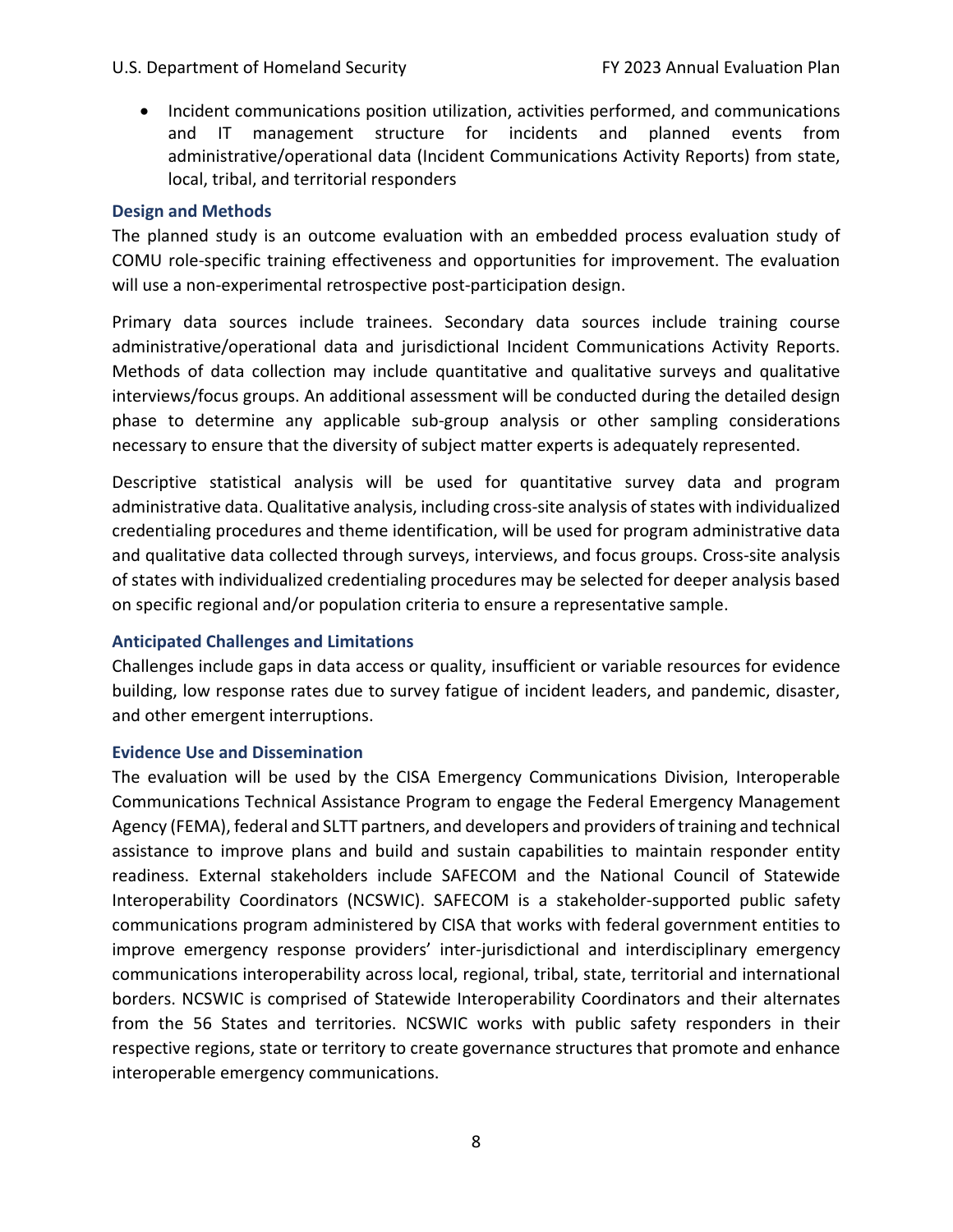#### <span id="page-12-0"></span> **DHS Targeted Violence and Terrorism Prevention Grant Program Evaluation**

#### **Lead Organization**

Science & Technology Directorate (S&T) Social Science Technology Centers

#### **Program Description**

 Starting in December 2015, the Department has made millions of dollars available through the Targeted Violence and Terrorism Prevention (TVTP) Grant Program to help communities across our country develop innovative capabilities to combat terrorism and targeted violence. In FY 2020, through a competitive process, DHS selected 29 projects that provided \$10 million in grant funds to SLTT governments, nonprofits, and institutions of higher education for enhancing capabilities of locally based targeted violence and terrorism prevention programs through a whole‐of‐society approach.

 DHS Science and Technology (S&T) Directorate works closely with the DHS Center for Prevention Programs and Partnerships (CP3), who administers these grants, to conduct evaluation on selected grants through an independent contractor. The goal of these evaluations is to:

- 1. Provide assessment of program implementation and goal achievement among grantees,
- 2. Conduct outcome and impact evaluations to measure objectives grantees aimed to accomplish at the onset of the grant, and
- 3. Develop recommendations for DHS so that the Department can measure effectiveness of various locally based TVTP programs while continually improving and understanding the outcomes, impacts, and unintended consequences of future investments in TVTP programs.

 This objective assessment ensures the Department and other locally based TVTP programs can continually improve and build upon the lessons learned derived from these evaluations, consistent with the Constitution and other applicable law and policy, in close coordination with DHS privacy, civil rights, and civil liberties experts. S&T plans to support CP3 in and beyond FY 2022 to continue independent evaluations of recipients of future award in support of the DHS CP3 Grants Program.

#### **Purpose and Scope**

 The purpose of this study is to conduct a portfolio of evaluations for selected grants funded by the TVTP Grant Program with the goal of assessing the program's implementation and goal achievement among grantees while measuring how successful they were in reaching their intended objectives. Depending on the selected grantee and the data they capture, evaluations are likely to be an outcome, impact, or formative evaluation of the locally based TVTP program. These evaluations will allow S&T to provide recommendations to CP3 on how to better define effective programs, create useful tools, and understand the impacts stemming from TVTP programs.

 S&T will support evaluations of seven FY 2020 TVTP Grant Program awards. The selection of grantees to evaluate is determined by S&T in collaboration with CP3, based on criteria aimed at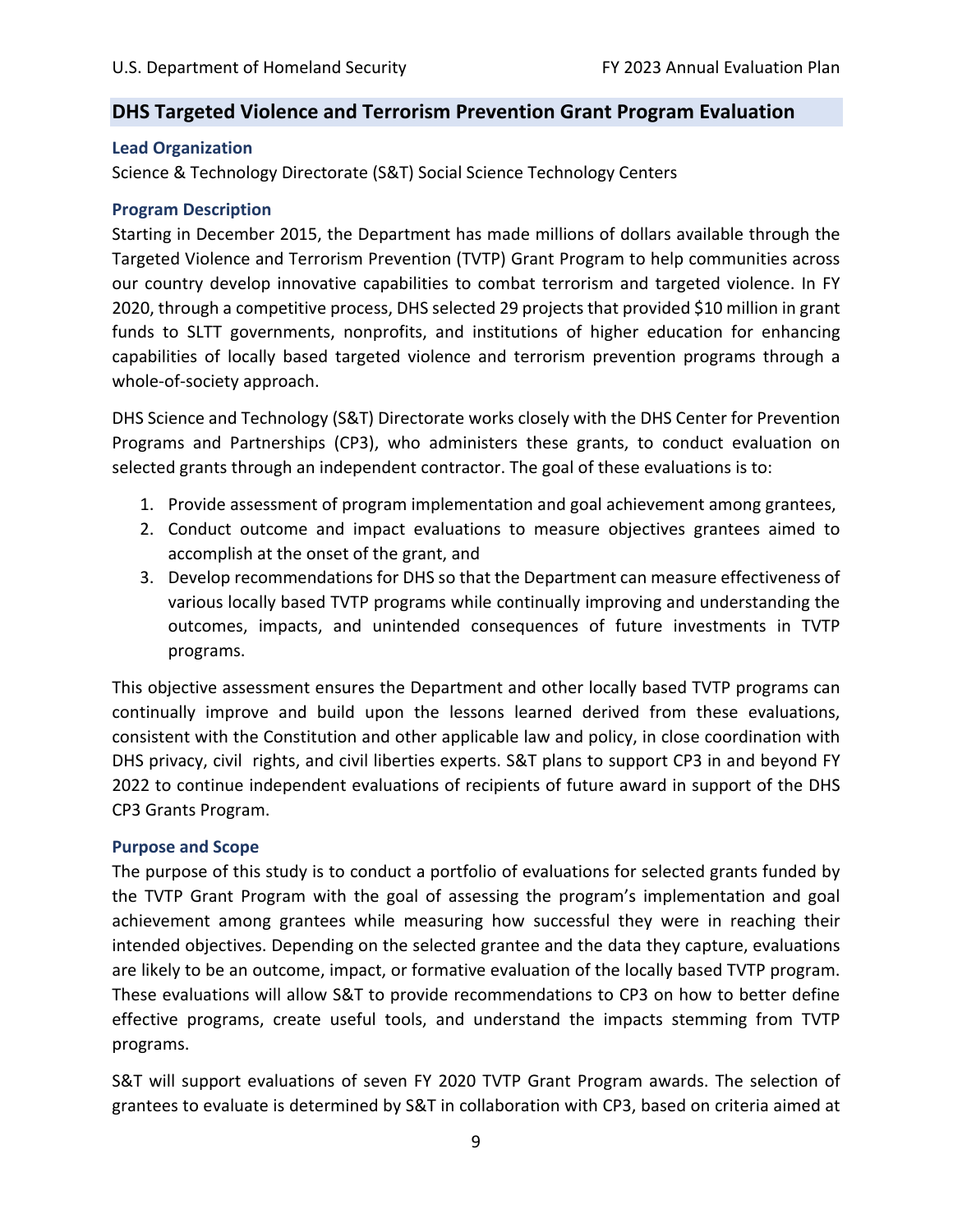<span id="page-13-0"></span> distributing the efforts across their goals, types of outcomes proposed by grantees, and whether an activity or outcome is new or has inherent risk that requires evaluation.

#### **Resources**

 S&T will award these independent evaluations via contracts, cooperative agreements, or grants to evaluators who are able to design and develop evaluation approaches, protocols, and measurement instruments that will be used with the grantees to measure their overall effectiveness in achieving the goals stated at the onset of the grant program. S&T will initiate evaluations with FY 2022 funds and will continue evaluation efforts and reporting in FY 2023 as  funding permits. This effort was not previously included in the *DHS FY 2022 Annual Evaluation Plan.*

#### **Questions**

  Thisstudy addresses *DHS FY 2022‐2026 Learning Agenda* Question **G1‐Q1.** The overall evaluation addresses the following key questions:

- 1. What are the priorities and expectations of S&T, CP3, and selected grantees?
- 2. How effective are the CP3 grantees in achieving their stated objectives?
- 3. What barriers and/or facilitators to implementation impacted the grantee programs?
- 4. What additional tools/resources can DHS provide to address implementation barriers or promote facilitators for CP3 grantees?
- 5. What are the recommendations for policy, research, and programming from this evaluation?
- 6. How can we better build upon lessons learned from this evaluation?

#### **Information Needed**

 The evaluation will require information for which data are available, such as recent research findings on community‐based prevention programs and indicators of grant outputs (project services and products), participation, partnerships, networking, project‐defined outcomes and progress toward achieving them.

 The evaluation will require information for which new data collection is necessary, including but not limited to how practitioners are completing their work, what challenges they face, how grantees have adjusted to overcome obstacles, key points of interaction between agency staff members, cross‐agency collaborations, and salient community factors. In addition, data may be collected for indicators of short‐ and mid‐term outcomes related to the DHS TVTP program goals of strengthened community resilience through adaptive social capabilities, improved likelihood of referral and self‐referrals to community‐based interventions prior to criminal conduct and prevented recruitment and deradicalization of at‐risk individuals.

#### **Design and Methods**

 The selection of outcome, impact, or formative evaluation for each of the seven evaluations will depend on the grantee's program design, maturity, and the data they have or can readily collect. All evaluations, regardless of design, will use multiple methods to collect and analyze qualitative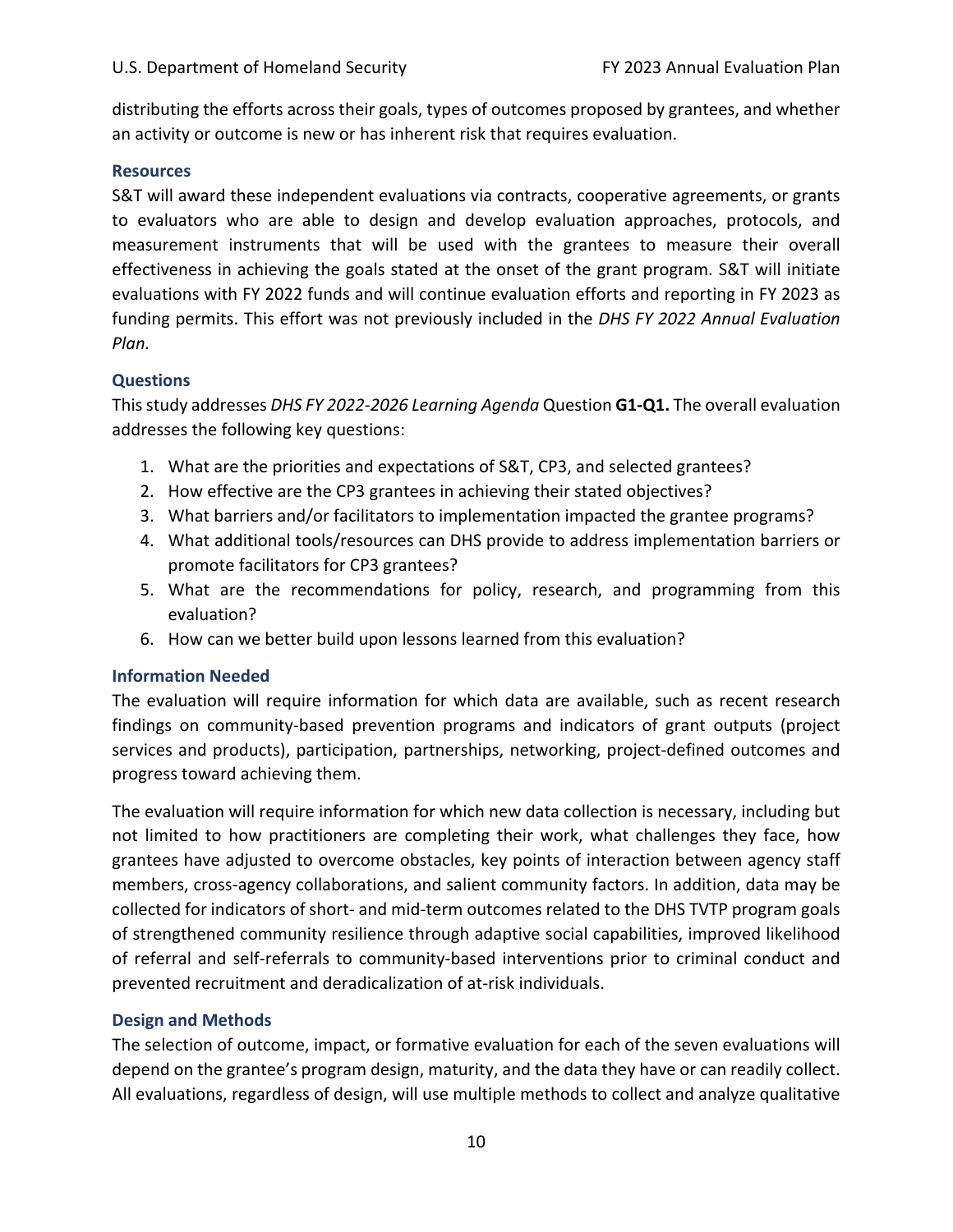and quantitative data to ensure overall evaluation questions (1‐6) are addressed. The following will inform selection of evaluation type:

- Outcome evaluation will be used when the grantee has or can collect outcome data from program participants only.
- Impact evaluation will be used when grantee has or can collect outcome data from program participants and non‐participants at two time points such that non‐participants serve as a comparison group (for quasi‐experimental design) or control group (for experimental design).
- Formative evaluation will be used to support grantees conducting pilot, demonstration, or early‐stage activities to determine if they are appropriate, acceptable, and feasible before fully implementing or scaling their activities. These evaluations may examine both process and outcomes, with the purpose of learning and improvement.

 Primary data sources include staff and key stakeholders of the seven FY 2020 TVTP Grants Program grants selected for this evaluation, including staff members responsible for cross-agency collaboration, supervision of program staff, and agency‐setting within agencies. Secondary data sources include DHS TVTP Program administrative data provided by grantees through the FEMA Non‐Disaster Grants Management System, including proposals, logic models, project implementation and evaluation plans, output databases, other performance reporting, and policy documents. Grantees will also provide evaluators with access to their local program administrative data for use in outcome and impact evaluations.

 An initial design and development phase will collect grant process information through monthly check‐ins, qualitative interviews, quantitative surveys, and observations(made during virtual and on‐site visits) of program staff and stakeholders, as well as analysis of DHS TVTP Program and grantees' own administrative data. S&T and the evaluators will determine whether, what, and how more detailed data describing outcomes or impacts can be collected from each of the sites. Evaluators will develop data collection templates, as needed, to request data relevant to each site as well as a set of cross‐site measures. Data collected will be used to assess grantee progress and achievement of objectives and will be compiled into a dataset suitable for quantitative analyses to assess progress towards completion of key program goals. Multiple site visits will provide opportunities to directly observe key points of interaction between agency staff members, conduct in‐depth interviews with the agency staff members responsible for cross‐ agency collaborations and with people in supervisory or agenda setting roles within agencies, and document salient community factors (e.g., number, characteristics, and roles of participating community‐based organizations).

 Descriptive and inferential statistics, as appropriate, will be used to analyze quantitative survey data and administrative data provided by grantees (if applicable). Qualitative data analysis will be applied to narrative or text‐based data obtained from administrative data, monthly check‐ins, qualitative interviews, and observations.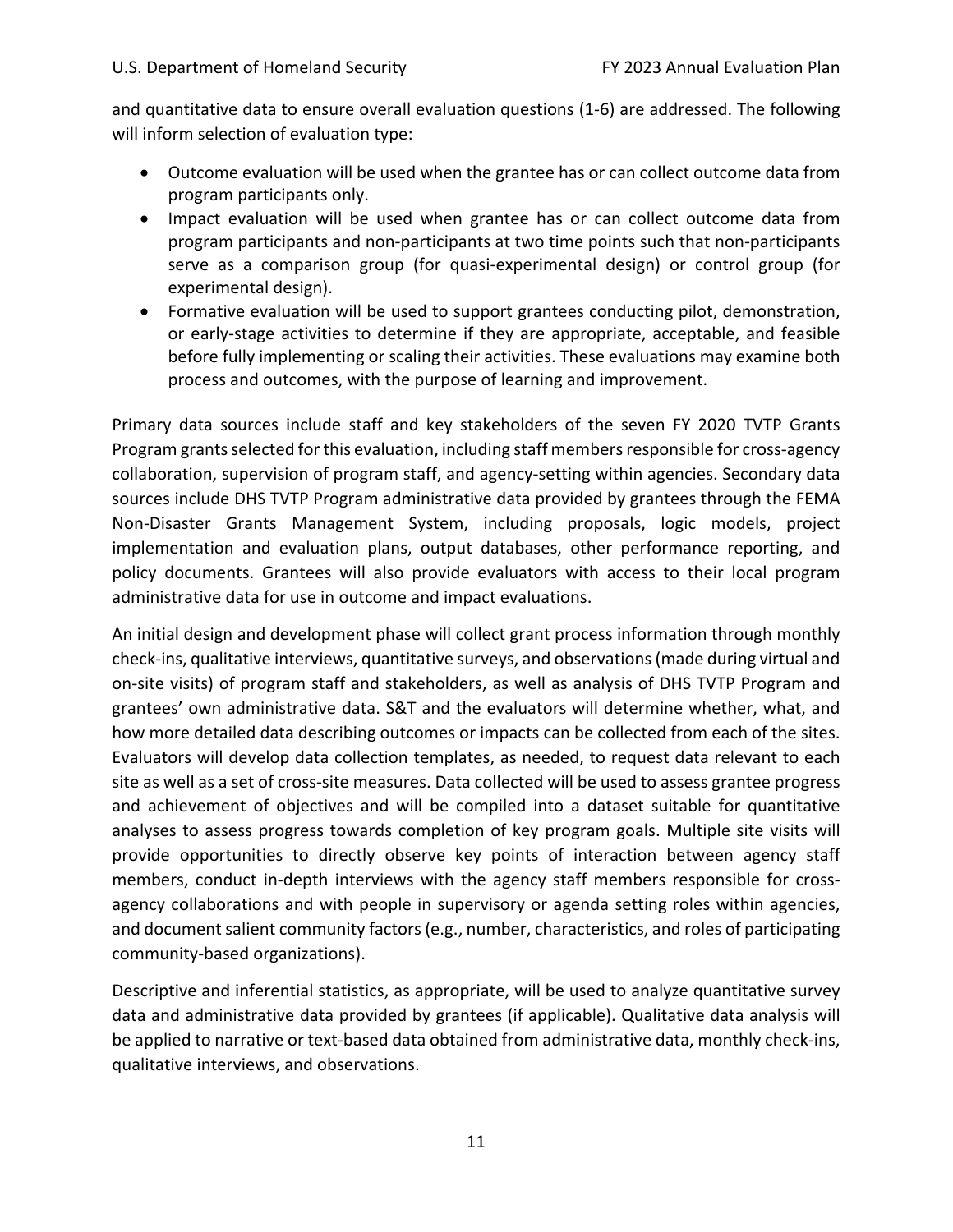#### <span id="page-15-0"></span> **Anticipated Challenges and Limitations**

 There are challenges internal and external to DHS for this study. First, given the potential for privacy sensitive activities that may present novel and substantial privacy considerations, the S&T evaluators will closely coordinate with the DHS and S&T privacy offices and perform advance planning to build privacy protections into data collection. S&T will manage the evaluation to ensure timely completion of statutory Paperwork Reduction Act requirements and clearance for new information collections conducted on behalf of DHS. These are necessary compliance requirements, but they can impact S&T's ability to align the beginning of evaluation efforts to the grantee's operational timeline and may limit the study's ability to effectively and thoroughly collect the necessary data. In addition, successful outcome and impact evaluations depend on, and previous evaluations have been hampered by, grantees' ability to align their program logic model with their theory of change and then collect the outcome data needed to assess that theory of change (evaluability). Finally, evaluators rely on but are often not provided sufficient access to grantee administrative data when it has been collected.

 As an emerging field of practice, terrorism prevention remains in a state of under‐development with ambiguity on definitions, a vagueness on purposes, and a lack of clearly defined measurable goals related to preventing or intervening in violent extremism. While communities have signaled their willingness to grapple with the weighty challenge of our time (e.g., radicalization to violence, terrorism), this is profoundly challenging work. They are experimenting with potential solutions, reflecting on processes and outcomes, and revising programs continuously. This evaluation should be placed in the context of these limitations of the field of terrorism prevention in general.

#### **Evidence Use and Dissemination**

 Understanding the effectiveness of targeted violence and terrorism prevention practices on outcomes will allow DHS, its federal partners, and grant recipients to better shape policies and programs to implement the national strategic terrorism and targeted prevention strategy. Evaluation findings, suggestions about the effectiveness of the programs, tools to conduct future evaluation activities, and recommendations for future policy, research, and programs will be shared with CP3, federal partners, practitioners, policy makers, and other researchers in the homeland security enterprise. Findings may also be made publicly available through final evaluations reports, peer-reviewed and academic journals, DHS websites, conferences, webinars, and other audience‐appropriate dissemination channels. These products have the potential to reach state, local and tribal partners, academia, and even international audiences.

## Implementation of DHS Directive 026-06, Rev 02, Test and Evaluation, 01 October  **2020**

#### **Lead Organization**

Science and Technology Directorate (S&T), Operations and Requirements Analysis (ORA)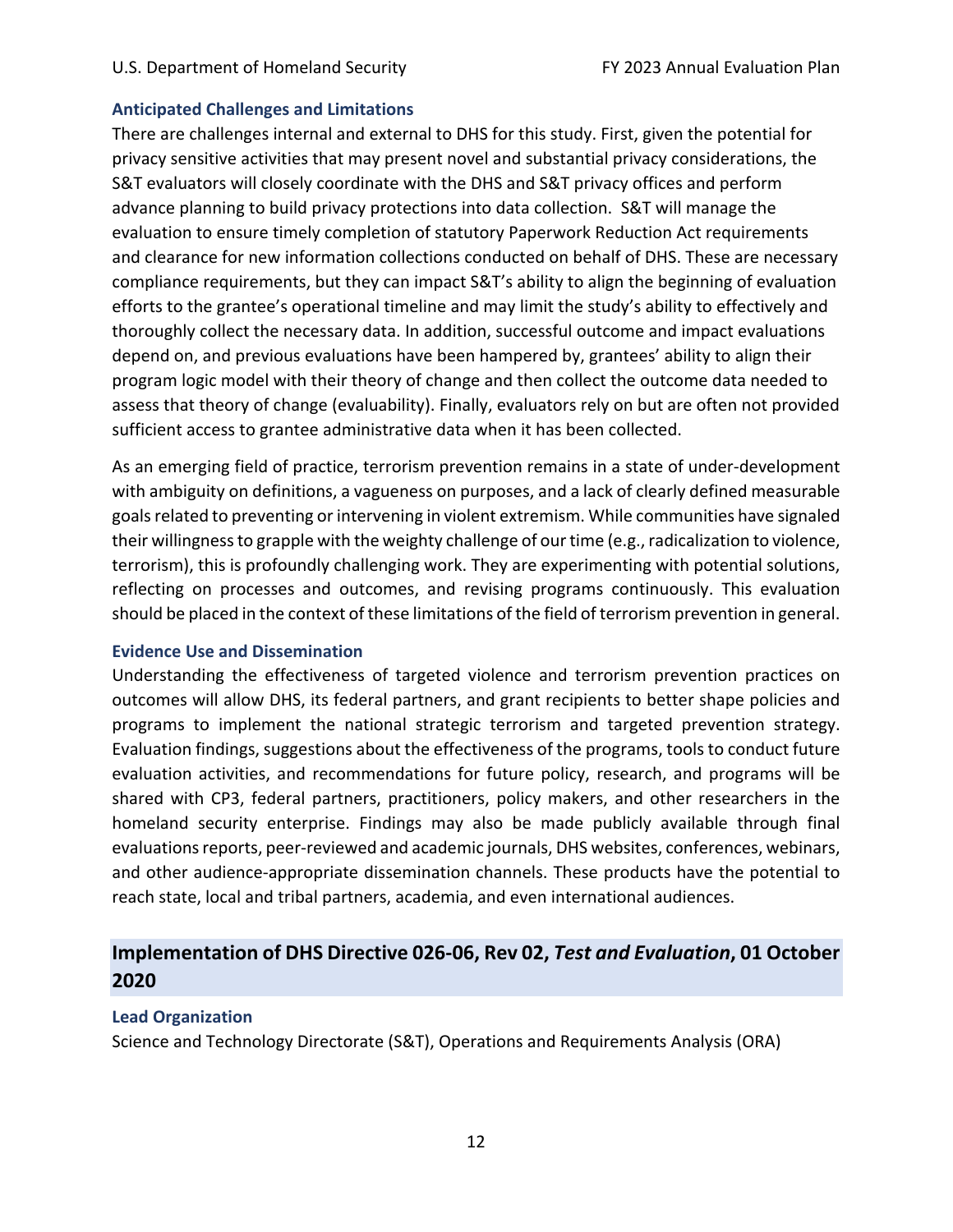#### <span id="page-16-0"></span> **Program Description**

DHS Directive 026-06, Rev 02, Test and Evaluation,<sup>4</sup> requires that major acquisition programs utilize test and evaluation (T&E) to assist with risk management during the development, procurement, deployment, and operation of products, technologies, and systems. T&E is the process of logically and independently collecting, verifying, assembling, and analyzing data about the products of an acquisition program at key points in the acquisition lifecycle and comparing the data to the program's expected performance parameters. The fundamental purpose of T&E is to provide timely information to senior department management regarding an acquisition product's progress towards meeting mission needs along three dimensions: operational effectiveness, suitability, and resilience.

  T&E is delivered through the ITA program described in DHS Directive 026‐06 *Test and Evaluation*. At the conclusion of key T&E milestones the DHS Director, Office of Test and Evaluation (DOT&E) provides acquisition decision makers a written assessment of the "adequacy" of an acquisition program's T&E, along with the results of the T&E analysis. In this context, adequacy is the determination that the T&E conducted was of sufficient rigor and objectivity to provide acquisition program leadership with a valid, reliable analysis of the status of the acquisition product. The DOT&E assesses and reports the adequacy of the three dimensions of T&E separately.

 At a minimum, a test and evaluation master plan, independent test agent (ITA), operational test and evaluation plans, and letters of assessment (LOAs) are required. LOAs, prepared by the DOT&E, assess the adequacy of independent testing and provide an independent evaluation of operational effectiveness, suitability, and resilience.

#### **Purpose and Scope**

 The primary purpose of this evaluation plan is to determine if the level of ITA program participation throughout the acquisition lifecycle correlates with the adequacy of T&E as defined in the "Program Description" above: the determination that the T&E conducted was of sufficient rigor and objectivity to provide acquisition program leadership with a valid, reliable analysis of the status of the acquisition product.

 The evaluation will consider ITA program support to major acquisition programs and will focus on the adequacy of the independent T&E to inform acquisition program leadership. It will not assess correlations or causality between test results and the impact of the acquired system's performance on supported DHS missions.

#### **Resources**

 The evaluation will be conducted independently by ORA. ORA staff may be augmented by contractor support. ORA currently estimates a 24‐month period of performance in FY 2023 and FY 2024 to determine if there is a correlation between ITA levels of support and the adequacy of

  <sup>4</sup> DHS Directive 026‐06, Rev 02, *Test and Evaluation* (DHS, 2020)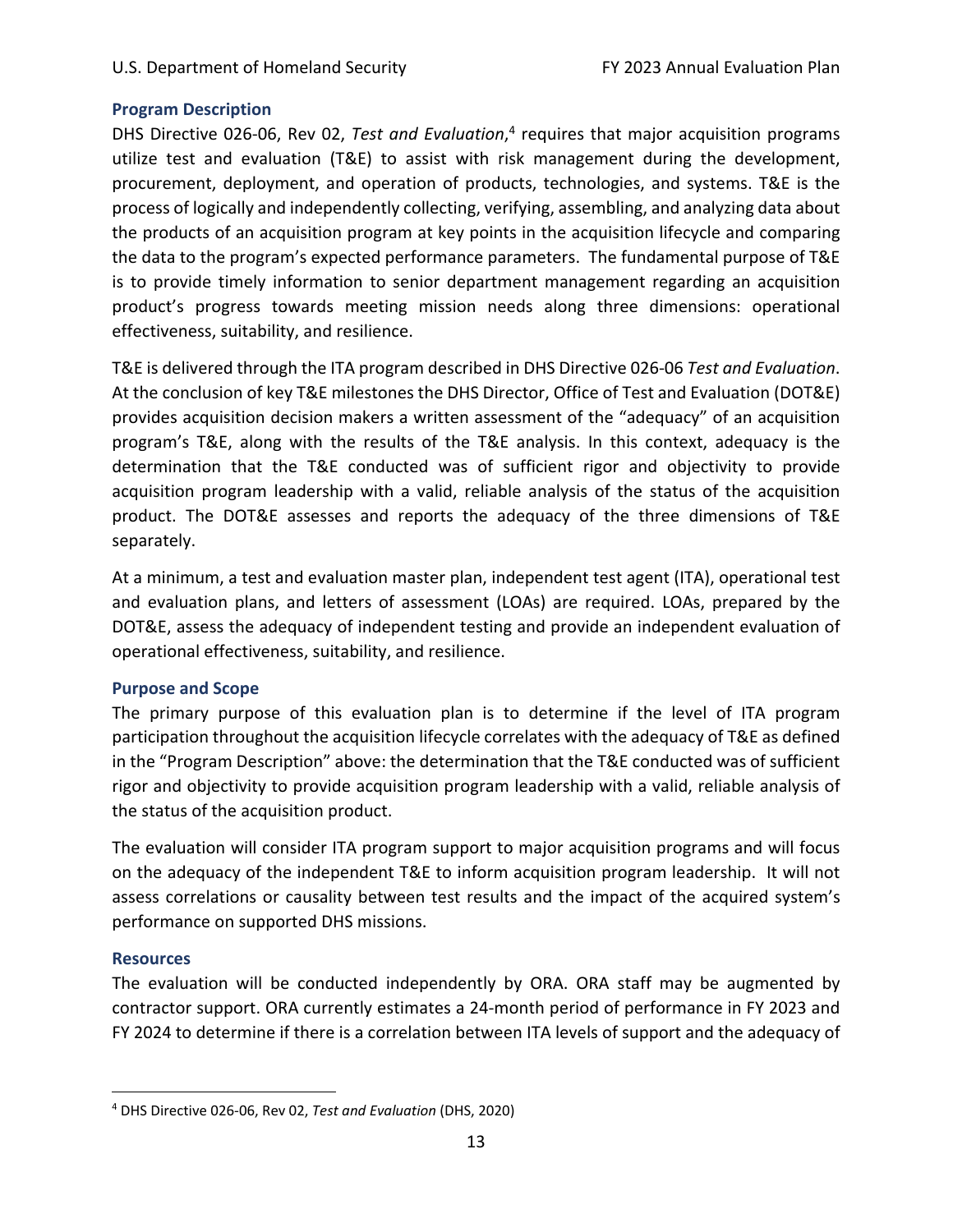<span id="page-17-0"></span> independent T&E. Additional time may be required (FY 2025 through FY 2026) to closely examine specific acquisition programs (cases) with T&E levels of interest.

#### **Questions**

  This study addresses *DHS FY 2022‐2026 Learning Agenda* Question **G6‐Q1**. The evaluation addresses the following key questions:

- 1. How do levels of ITA support differ across DHS major acquisition programs?
- 2. Why and where does variation in the level of ITA support occur?
- 3. How do differences in levels of and type of ITA support (independent variables), controlling for other independent characteristics of acquisition programs (independent variables), correlate with ITA assessment adequacy (dependent variable)?

#### **Information Needed**

 The evaluation will require the following information for which data are available:

 Independent variables, including characteristics that differentiate levels of ITA support, and the differentiating characteristics of the specific acquisition programs

 Dependent variables, including the DOT&E'sfinding of adequacy for each of the three dimensions of T&E, operational effectiveness, suitability, and resilience, as reported in the LOA delivered to the acquisition program after key T&E milestone events.

#### **Design and Methods**

 The planned study is a process/implementation evaluation that will establish the relationship between the level of input resources and the adequacy of T&E processes employed by the ITA. A non‐experimental design will be used to explore the correlation between ITA program adequacy (dependent variable), and the characteristics of resources applied to those ITA assessment efforts for a variety of completed acquisition program assessments (independent variables). As appropriate, complementary case study analysis may be performed to deepen understanding of the results of the initial correlational analysis for a selective sample of ITA assessment efforts. The study population includes all acquisition programs that were initiated after the revised ITA process was implemented in DHS Directive 026-06, Rev 01 (May 2017).<sup>5</sup>

 Existing data sources include program descriptions, budgets, and timelines of ITA supported acquisition programs, and a series of documents that describe how T&E was planned and implemented for supported acquisition programs. These data sources should be sufficient to describe both the independent and dependent variables in the initial correlational analysis. No new data collection is anticipated at this time; however, additional data collection, including qualitative interviews/focus groups and quantitative surveys, may be conducted if a case study analysis is appropriate.

  <sup>5</sup> DHS Directive 026‐06, Rev 01, *Test and Evaluation* (DHS, 2017)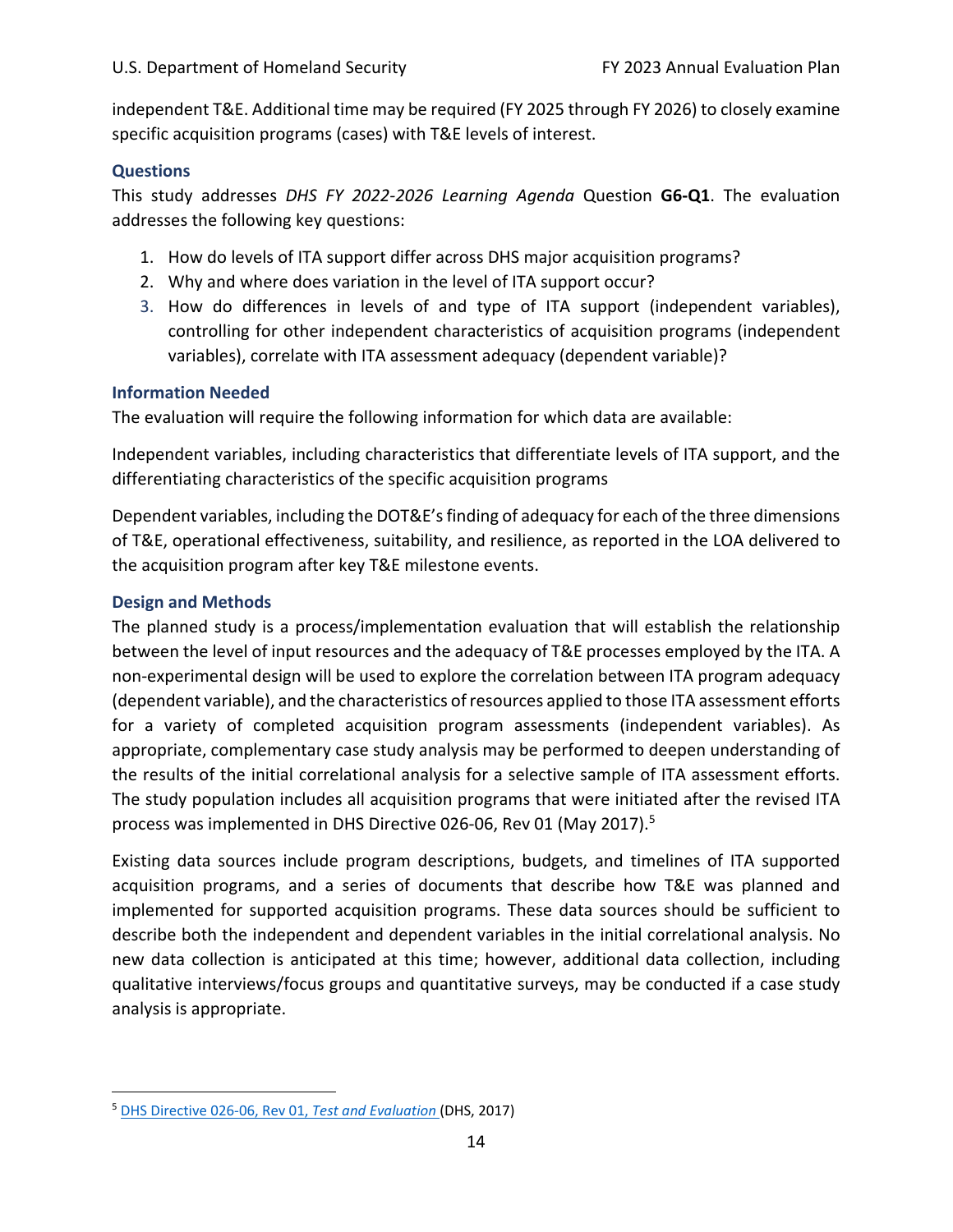<span id="page-18-0"></span> Qualitative data analysis will be required to translate secondary data (mostly textual data) into variables that can be analyzed quantitatively and to support case study development, if needed. Descriptive statistics will be used to characterize the data for each quantitative variable. Inferential statistics (e.g., chi‐square, statistical regression) will be used to examine the correlation between independent and dependent variables. If case study analysis is performed of a selected set of ITA engagements the results will be used to deepen and elaborate descriptive and statistical findings.

#### **Anticipated Challenges and Limitations**

 Access to sufficient secondary data to distinguish levels of ITA support may be a challenge. If the information is not available in the listed secondary data sources, the evaluators may need to develop proxy measures from other existing data and/or collect new data.

 The findings of this study are limited to determining correlation alone, and not the causal relationship, if any between the independent and dependent variables. The study will answer the first‐level question of whether sufficient correlation exists to justify more extensive and costly evaluation designs that would support causal analyses and linking ITA outputs to acquisition outcomes, such as cost, schedule, and performance.

#### **Evidence Use and Dissemination**

 Understanding whether and how ITA participation acrossthe acquisition life cycle correlates with the adequacy of test and evaluation to inform acquisition decisions via the LOA will inform allocation of resources and other improvements to ITA implementation across DHS. Evidence building may engage or be used by the S&T Test & Evaluation Division, the DHS Office of the Chief Acquisition Officer, Component Acquisition Executive Offices, the Joint Requirements Council, Program Accountability and Risk Management office, and Independent Test Agents. Budget and program descriptions may have restricted disclosure and dissemination (either For Official Use Only or Law Enforcement Sensitive).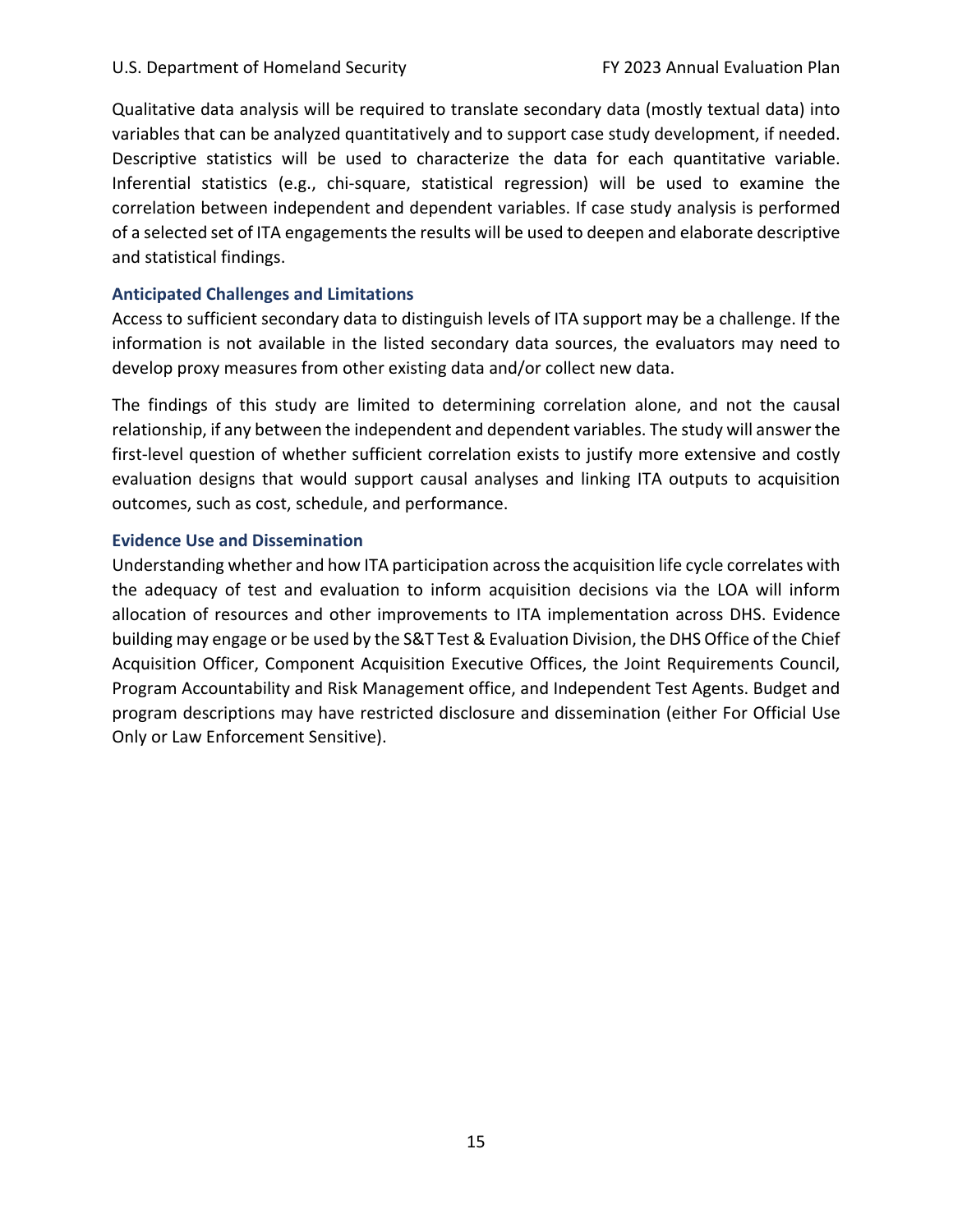<span id="page-19-0"></span>

|                 | <b>Appendix A. Abbreviations and Acronyms</b>               |
|-----------------|-------------------------------------------------------------|
| <b>CFO</b>      | <b>Chief Financial Officer</b>                              |
| <b>CI</b>       | Critical Infrastructure                                     |
| <b>CIPAC</b>    | Critical Infrastructure Partnership Advisory Council        |
| <b>CISA</b>     | <b>Cybersecurity and Infrastructure Security Agency</b>     |
| <b>COMU</b>     | <b>Communications Unit</b>                                  |
| CP <sub>3</sub> | DHS Center for Prevention Programs and Partnerships         |
| <b>DHS</b>      | U.S. Department of Homeland Security                        |
| DOT&E           | DHS Director of the Office of Test and Evaluation           |
| EC              | <b>Emergency Communications</b>                             |
| FY.             | <b>Fiscal Year</b>                                          |
| ITA             | Independent Test Agent                                      |
| <b>LOA</b>      | Letter of Assessment                                        |
| <b>MGMT</b>     | <b>DHS Management Directorate</b>                           |
| <b>NCSWIC</b>   | National Council of Statewide Interoperability Coordinators |
| <b>OMB</b>      | U.S. Office of Management and Budget                        |
| <b>ORA</b>      | <b>Operations and Requirements Analysis</b>                 |
| QED             | Quasi-Experimental Design                                   |
| <b>RCT</b>      | <b>Randomized Control Trial</b>                             |
| <b>SED</b>      | <b>CISA Stakeholder Engagement Division</b>                 |
| <b>SLTT</b>     | State, local, Tribal, and territorial                       |
| S&T             | DHS Science & Technology Directorate                        |
| T&E             | <b>Test and Evaluation</b>                                  |
| <b>TVTP</b>     | <b>Targeted Violence and Terrorism Prevention</b>           |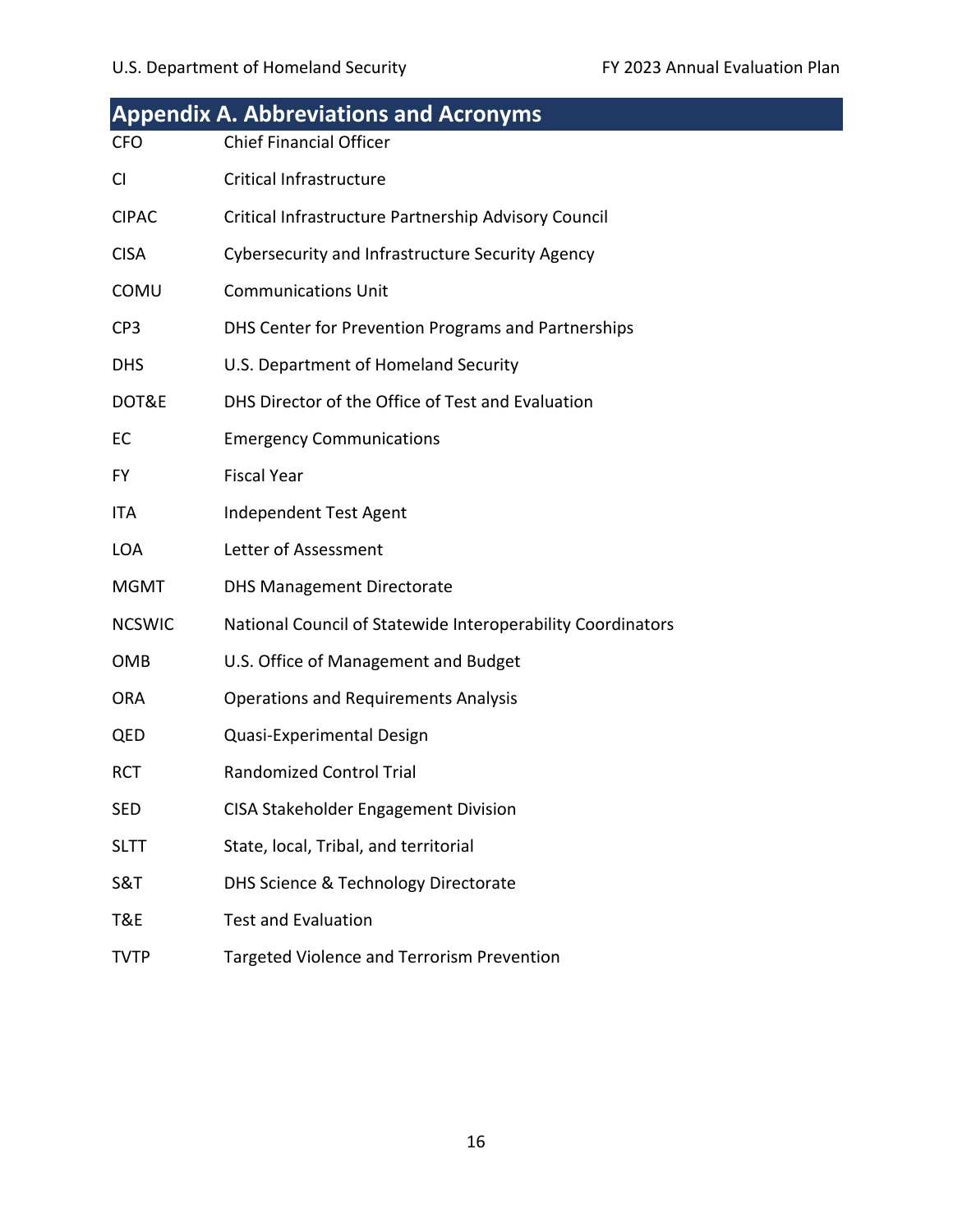## <span id="page-20-0"></span> **Appendix B. Glossary**

Terms used in the evaluation plans are defined below.

 **Case studies** – A case study is an in‐depth, qualitative analysis of a single subject or small group of subjects, such as an individual, group (e.g., organization, community, or "site") or event. The analysis integrates data collected through several methods, such as quantitative surveys, qualitative interviews/focus groups, observations, and documents to draw conclusions only about the studied subject(s) and within the given context. Although case studies cannot be used to infer causality or to measure effectiveness, they are often valuable for theory building and developing awareness of factors that affect outcomes.

Descriptive statistics - A set of methods for tabulating summary statistics that characterize cases in a sample data set. Descriptive statistics often focus on quantifying the proportions of various characteristics, major subgroups in the sample, and the shape of the distribution.

 **Formative evaluation** – Formative evaluation assesses whether a program, policy, regulation, or organization approach (or some aspect of these) is feasible, appropriate, and acceptable before it is fully implemented. It may include process and/or outcome measures. However, it focuses on learning and improvement and does not aim to answer questions of overall effectiveness. It can help answer the questions, "Is the program, policy, regulation, or organization appropriate for this context," "Does it feasibly address the identified needs," and "Can it be implemented as designed?"

 **Impact evaluation** – Often used for summative purposes, impact evaluation assesses the causal effect or impact of a program on outcomes by estimating what would have happened in the absence of the program or aspect of the program. This estimation requires the use of experimental/randomized control trial (RCT) designs or quasi‐experimental designs (QED) in which another group is compared to program participants. Experimental/RCT designs randomly assign (e.g., lottery draw) persons to either a treatment group that receives the program or policy intervention or to a control group that does not. Quasi‐experimental groups identify a program or policy intervention group and comparison group from pre‐existing or self‐selected groups and not through random assignment. Impact evaluation can help answer the question, "Does the program, policy, regulation, or organization work, or did it lead to the observed outcomes?"

 **Inferential statistics** – A set of methods for drawing conclusions that extend beyond simply summarizing the characteristics of the immediate data. Inferential statistics may specify under what circumstances a sample represents the population (population estimates and confidence intervals). Inferential statistics may also be used to identify statistical relationships by testing hypotheses to determine if differences between two or more groups, changes over time, or associations between two or more variables are not likely to occur randomly.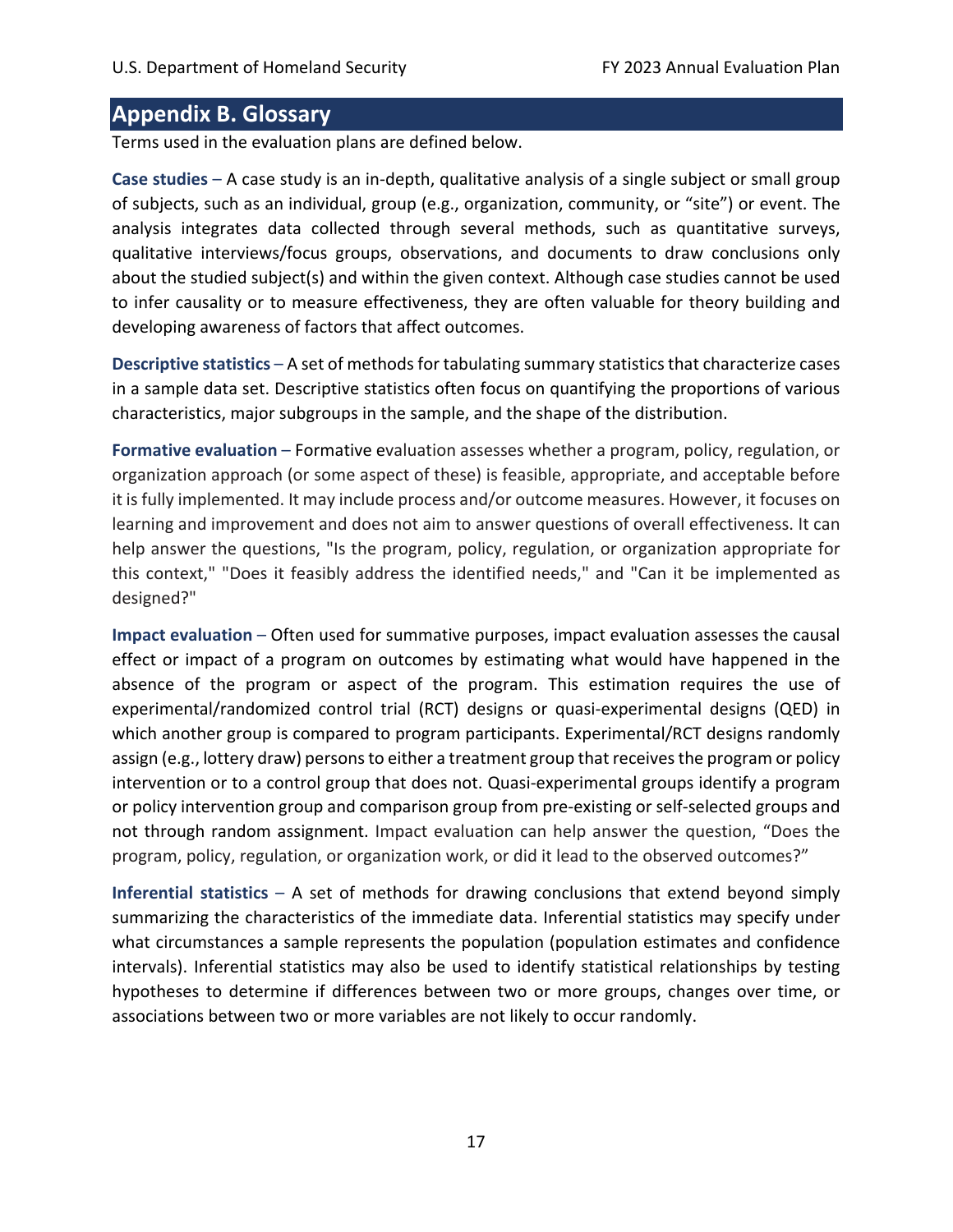**Observation** – An immersive qualitative method for collecting data about people, processes, and cultures, but may be entirely or partially structured (quantitative) or unstructured (qualitative). Structured observations systematically classify behaviors into distinct categories using numbers or letters to describe a characteristic or use of a scale to measure behavior intensity. Unstructured observation records all relevant behavior without a system.

Outcome evaluation - Used for summative purposes, outcome evaluation assesses the extent to which a program, policy, regulation, or organization approach has achieved certain objectives, and how it achieved these objectives. Outcome evaluations use non‐experimental designs characterized by the absence of a control or comparison group. Unlike impact evaluation, outcome evaluation cannot discern that outcomes result from or are a causal effect of the program. It can help answer the question, "Were the intended outcomes achieved?"

 **Primary data sources** – Individuals, groups, or organizations from which new data collection is expected, designed specifically for the evaluation.

 **Process/implementation evaluation** – Process/implementation evaluation assesses the extent to which essential elements of a program, policy, regulation, or operation are in place; conform to requirements, program design, professional standards, or customer expectations; and are capable of delivering positive outcomes. t can help answer the questions, "Was the program, policy, regulation, or organization implemented as intended?" or "How is it operating in practice?" In the learning agenda, several evaluations study process-related questions to understand underlying mechanisms of outcomes achievement.

 **Quantitative surveys** – Surveys are predetermined set of questions, often with set response options administered to samples or panels of respondents to cost‐effectively compile statistical information about individuals, households, and organizations. DHS uses surveys in different ways. DHS uses surveys to track variables of longer‐term interest, as well as to obtain reliable information about conditions through shorter‐term studies. DHS conducts low‐burden Customer Experience (CX) surveys to gather near real-time impressions of customers' touchpoint(s) or transaction(s) with a government service in terms of trust, overall satisfaction, and experience drivers (e.g., service quality, process, and people, when applicable). DHS also uses surveys of participants in program evaluations to determine their baseline conditions and subsequent outcomes.

 **Qualitative data analysis** – A flexible set of approaches to examine patterns in communicated information. Content analysis may focus on the presence and frequency of concepts—typically words, phrases, or images— or show how concepts are related to each other and the context in which they exist. Thematic Framework Analysis identifies patterns of meaning, or themes. Themes may be determined deductively (themes selected from existing research or theory) or inductively (themes built from the data) to develop patterns. The analysis may examine explicit content of data or examine subtext or assumptions from the data.